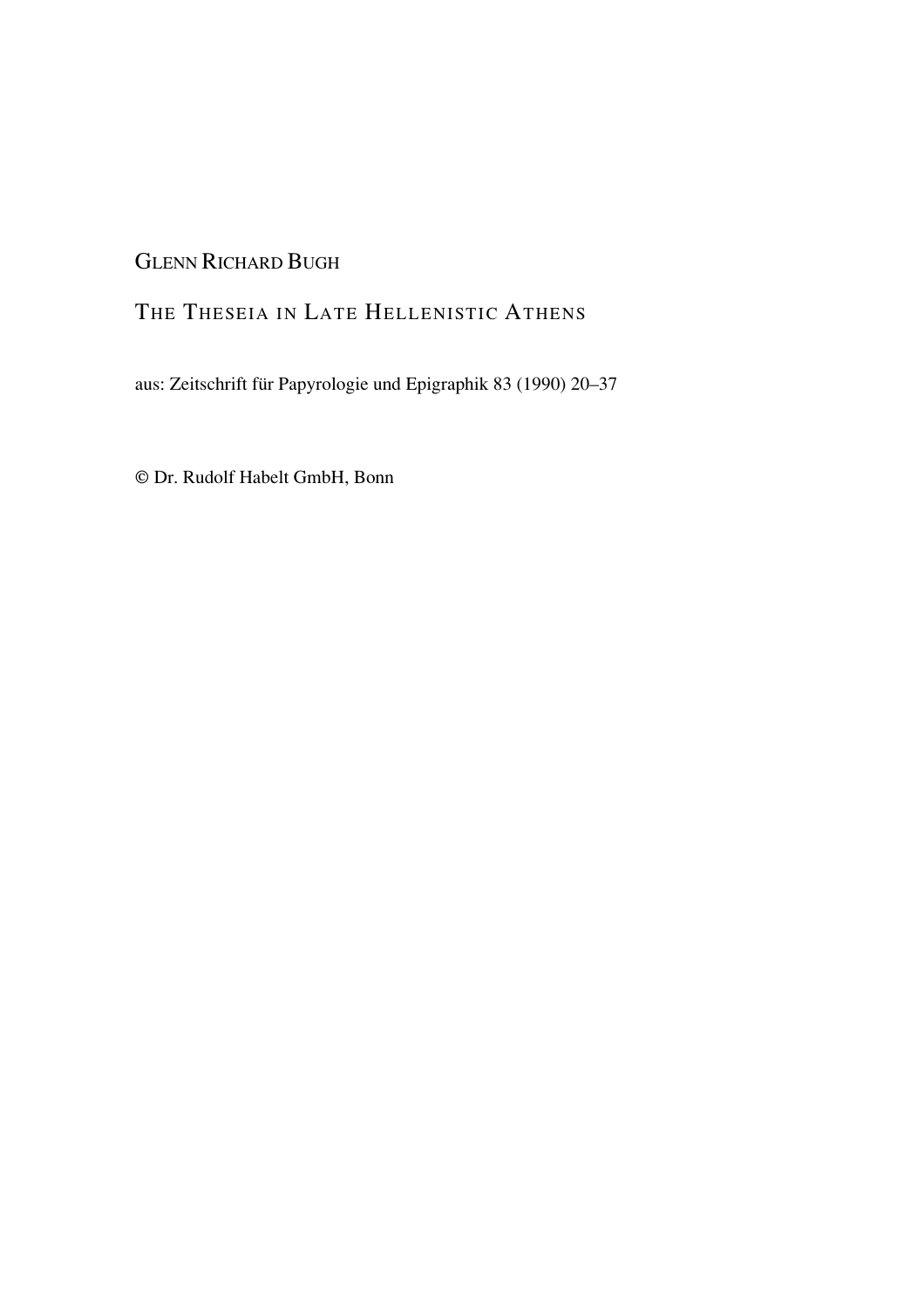### THE THESEIA IN LATE HELLENISTIC ATHENS

The saga of Theseus, legendary king of Athens, is a full and rich one.<sup>1</sup> But only certain events of his life concern us here, specifically the circumstances of his death, the recovery of his bones and the creation of a state cult in his honor in the 470s. Plutarch in his life of Theseus records that Kimon son of Miltiades attacked the island of Skyros in 476/5, expelled the native Dolopians, infamous for their piratical activities, and colonized the island with Athenians (36.1-4; *Kimon* 8.3-7; cf. Thuc. 1.98.2). But this is not just a story about ridding the Aegean of notorious pirates and asserting Athenian naval supremacy; involved in this adventure, as cause or effect,<sup>2</sup> is a Delphic oracle. According to legend, Theseus had become embroiled in a power struggle in Athens, fled to Skyros where he had ancestral estates, and was treacherously pushed off a cliff to his death by Lykomedes, king of the island. Centuries had passed, but Apollo had not forgotten. After the Persian wars, it seems, the Athenians received an oracle from Delphi instructing them to recover Theseus' bones and return them to Athens for proper heroic burial. When the Dolopians proved obstructive, Kimon reduced the island. Aided by an eagle, Kimon located a tomb on Skyros containing the remains of a gigantic man. He promptly identified him as Theseus, and returned the sacred bones to Athens. The Athenians received these with splendid processions and sacrifices and placed them in a sacred enclosure in the center of the city. This *Theseion*, described as being near the Gymnasium of Ptolemy (Paus. 1.17.2; Plut. *Theseus* 36.2), is likely to be located at a site east or southeast of the ancient agora below the north slope of the Acropolis.<sup>3</sup> Scattered sources confirm that a state festival was instituted in honor of Theseus at this time and that it took place on 8 Pyanopsion (October in the Julian

<sup>1</sup> See H. Herter, 'Theseus', *RE Supplement* xiii (1973) cols.1045-1238 and A.G. Ward (ed.), *Quest for Theseus* (London: 1970).

<sup>2</sup> Plutarch's accounts in *Theseus* and *Kimon* are ambiguous on this point. Of course, divine justification for aggression is an old and familiar theme; cf. Paus. 1.17.6.

<sup>3</sup> For testimonia and discussion see R.E. Wycherley, *The Athenian Agora* iii: *Literary and Epigraphical Testimonia* (Princeton: 1957) pp. 113-147, E. Vanderpool, 'The "Agora" of Pausanias I, 17, 1-2', *Hesperia* 43 (1974) pp.308-310, S.N. Koumanoudis, ' $\Theta$ H $\Sigma$ E $\Omega$  $\Sigma$   $\Sigma$ HKO $\Sigma'$ , *AE* (1976) pp.194-216, R.E. Wycherley, *The Stones of Athens* (Princeton: 1978) p.64 and K.A. Christensen, 'The Theseion: A Slave Refuge', *AJAH* 9 (1984 [1988]) pp.23-32.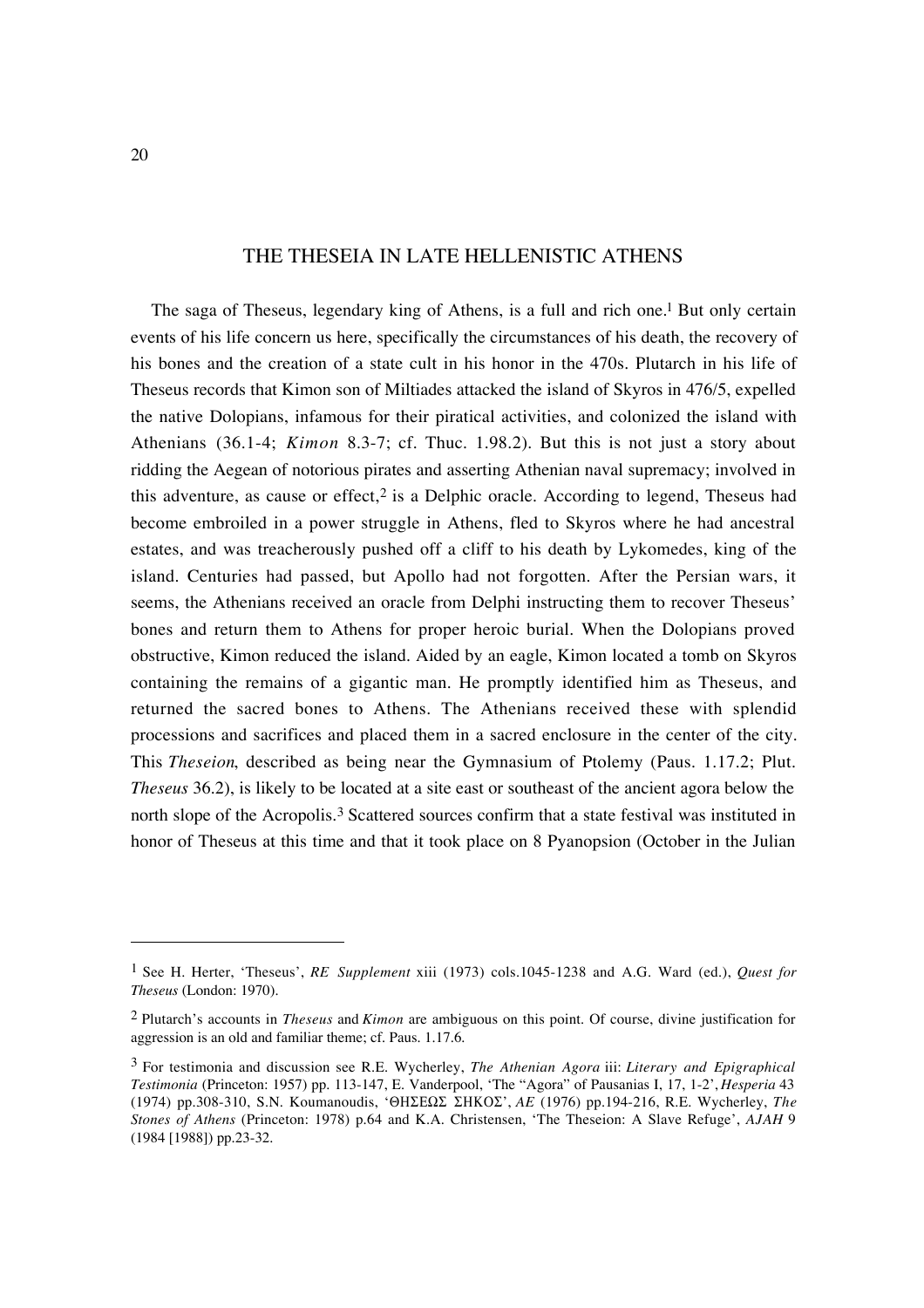calendar).4 Accounts of the Treasurers of Athena for 332/1 and 331/0 BC (*IG* ii2 1496, 134- 135, 143) show that the Theseia had become a major state festival in the Classical period: (a) 1183 drachmas were disbursed in 332/1, an amount greater than that allocated for the Lesser Panathenaia of the previous year<sup>5</sup> (the figure for  $332/1$  is not preserved), and (b) its presence in two consecutive years proves that it was celebrated annually. What is not known is the nature and extent of the athletic program of the Theseia in the Classical period. There are, of course, the Theseia inscriptions of the second century BC, *IG* ii2 956-965, the topic of this paper. But it is perilous to argue, as E.N. Gardiner did,<sup>6</sup> that on the basis of the "religious" conservatism of the Greeks" these documents "may be considered as representing the general character of the festival in the fifth century, and that such changes as had been introduced were merely changes in details". In fact, we will have occasion later to suggest that the athletic program detailed in the second century BC represents a significant new festival.

What then are these Theseia inscriptions and what can they tell us about late Hellenistic Athens? I have examined all of the stones in the Epigraphical Museum in Athens, except 963 and 965, which could not be located. If we may generalize from our best-preserved stones, 956, 957 and 958, each Theseia was recorded on a free-standing stele approximately two meters tall, over 0.50 meters wide, and approximately 0.20 meters thick, and judging from 958, surmounted by a pediment with three acroteria. Inscriptions 956, 957, 958, 960, 962 and 964 are of grey Hymettan marble; 959 and 961 of Pentelic. The provenience of 956-958 is of special interest. These were uncovered, along with sculptures depicting Theseus and the Minotaur, by S. Koumanoudes in 1861 while excavating the Post- Herulian wall near the church of St. Demetrios Katephores (no longer standing), approximately 200 meters east of the Roman market.7 Vanderpool suggested, and I think quite rightly, that the *Theseion* ought to be located nearby. For we know that the stelae were set up in the *temenos* of

<sup>4</sup> Plut. *Theseus* 36.4, *Kimon* 8.6; for date and discussion see A. Mommsen, *Feste der Stadt Athen im Altertum* (Leipzig: 1898) pp.288-298, L. Deubner, *Attische Feste* (Berlin: 1932) pp.224-226, J.D. Mikalson, *The Sacred and Civil Calendar of the Athenian Year* (Princeton: 1975) pp.70-71, H.W. Parke, *Festivals of the Athenians* (Ithaca: 1977) pp.81-82 and D.G. Kyle, *Athletics in Ancient Athens* (Leiden: 1987) pp.40-41 (hereafter Kyle, *Athletics*).

<sup>5</sup> See Mommsen, op.cit. pp.291-292.

<sup>6</sup> *Greek Athletic Sports and Festivals* (London: 1910) pp.246-247, note the cautionary words by Kyle *Athletics* pp.40-41.

<sup>7</sup> See Vanderpool, op.cit. p.309 and A. Frantz, *The Athenian Agora* xxiv: *Late Antiquity*: *AD 267-700* (Princeton: 1988) pp.137-138.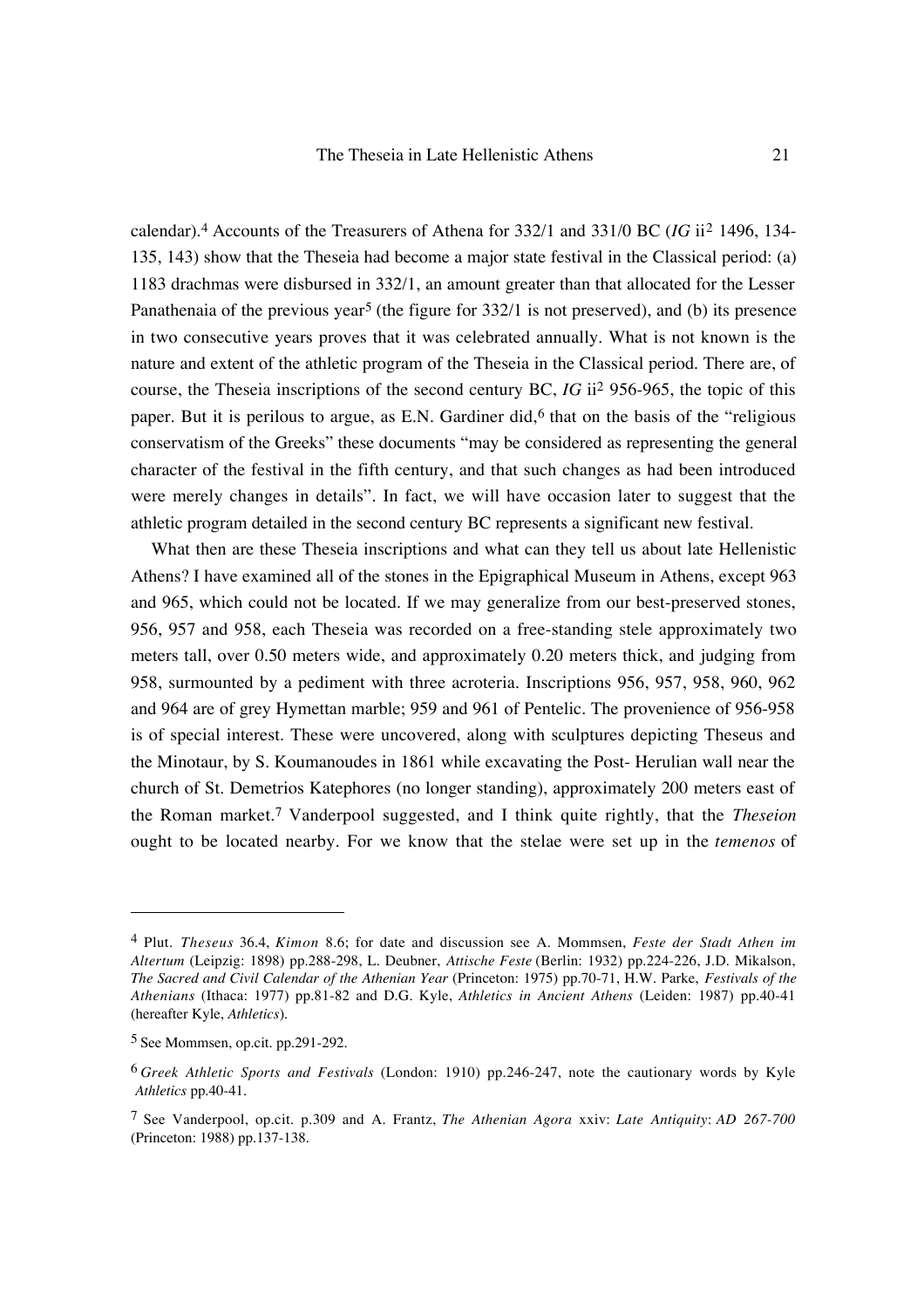Theseus, έν τως του Θησέως τεμένει (956, 16-17; 957, 11; 958, 13-14).

The inscriptions record public decrees in honor of the *agonothetai* of the Theseia. Following a decree detailing the liturgical generosity and administrative skill of the *agonothete* are lists of the victors in the games, inscribed in two columns. Not surprisingly, the *agonothetai* come from well-known and well-to-do families of late Hellenistic Athens:8 Nikogenes son of Nikon of the deme Philaidai (956; *PA* 10850); Miltiades son of Zoilos of the deme Marathon (958; *PA* 10215); Leon son of Kichesias of the deme Aixone (960; *PA* 9108, *NPA* p.117); [Apolexis son of Lysa]nder of the deme Peiraieus (961; *PA* 1363); and Buttakos son of Purrhos of the deme Lamptrai (963; *PA* 2934, *NPA* p.43).

What then of the athletic program itself?<sup>9</sup> The first events were competitions for trumpeters and heralds. Then followed categories of military reviews termed *euandria* and *euoplia*, nicely defined by Gardiner<sup>10</sup> as "general smartness and equipment".<sup>11</sup> Three military groups competed in these events: the picked troops (*hoi epilektoi*), the foreign troops (*hoi en tois ethnesin*) and the Athenian cavalry. Native troops competed by tribes, foreigners by *tagmata*. Torch races followed these competitions. The participants were divided into classes of youths (*paides*), ephebes, ex-ephebes, young men (*neaniskoi*), men, and occasionally horsemen.12 The *paides* are actually identified as belonging to a specific palaistra; e.g., of Timeas (956 I, 61-62; 957 I, 46-47; 961 I, 25-26) or Antigenes (958 I, 60- 61); the *neaniskoi* to gymnasia; e.g., the Lyceum (956 I, 67; 958 I, 65; 961 I, 31-32).13

<sup>8</sup> See G.R. Bugh, *The Horsemen of Athens* (Princeton: 1988) p.204 for comments on the hippic activities of these *agonothetai*. For full prosopography of Leon son of Kichesias see Ch. Habicht, *Studien zur Geschichte Athens in hellenistischer Zeit* (*Hypomnemata* 73; Gottingen: 1982) pp.194-197.

<sup>9</sup> For the hippic events see M.A. Martin, *Les cavaliers athéniens* (Paris: 1886) pp.211-225; for the whole program see Gardiner, op.cit. pp.245-248, Mommsen, op.cit. pp.292-298, Herter, op.cit. cols.1227-1228, Parke, op.cit. p.82 and Kyle, *Athletics* pp.40-41 and 178-194 (succinct descriptions of individual *agones*).

<sup>10</sup> Op.cit. p.247.

<sup>11</sup> The sequence of contests in the Theseia is consistently maintained except for *IG* ii2 957 where the trumpeters and heralds compete after the military reviews.

<sup>12</sup> The cavalry does not participate until *IG* ii2958 I, 67-68 and later only by the specialized cavalry units called *tarantinoi* (960 I, 33-34; 961 I, 34-35); they also accompanied the Pythais to Delphi later in the second century: *FD* iii.2 nos.24, 28, 35, 37.3 and 46; see Bugh, op.cit. pp.197-198.

<sup>13</sup> In *IG* ii2957 I, 51 the representatives of the Lyceum are *andres*, not *neaniskoi*.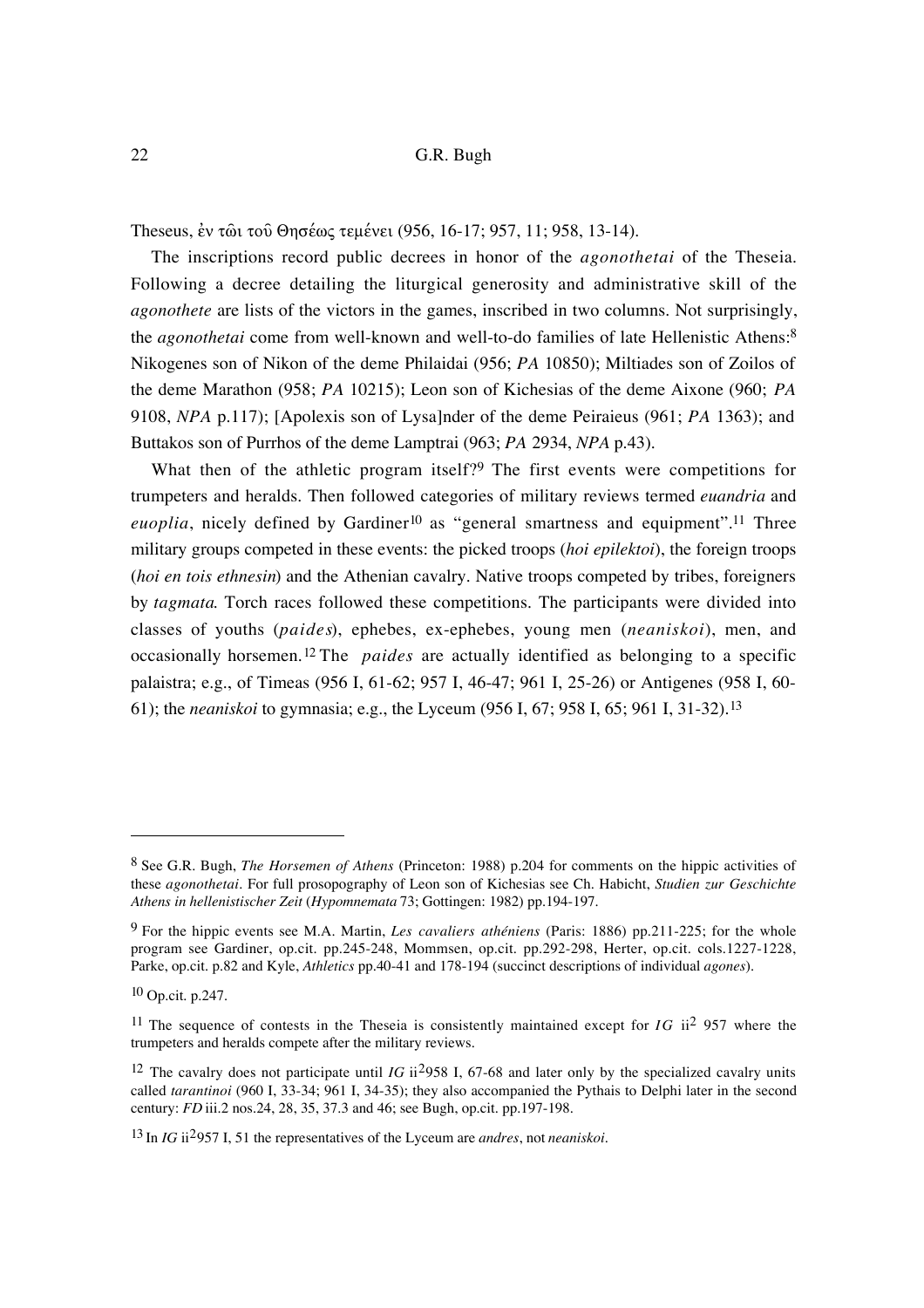The remainder of the events can be neatly divided into two broad categories: gymnastic and equestrian. The gymnastic program included the long race (*dolichos*), the sprint (*stadion*), the double stade (*diaulos*), wrestling (*pale*),14 boxing (*pygme*), the *pankration*, race in armor ( $\delta \pi \lambda i \tau \eta v$ ),<sup>15</sup> limited to men, "armed combat" (*hoplomachia*), and the javelin throw (*akontizon*), the last reserved for ephebes (957 II, 62-63; 958 II, 77-78). The armed combat event was apparently not introduced until the Theseia of *IG* ii2 957 (II, 147-157) and took two forms based on the weapons used: (a) round shield and spear ( $\dot{\epsilon}v \dot{\alpha} \sigma \pi i \delta \dot{\omega} \tau$  $\delta\acute{o}$  p $\alpha\tau$ <sub>1</sub>) and (b) oval shield and broadsword (*έν* θυρεῶι καὶ μαχαίραι).<sup>16</sup> The competitors for these events included five separate age-class divisions: three age-classes of *paides*, an open division (*ek panton*) for them, and a men's class, also open to foreigners. The precise terminologies for the three age-classes of boys were  $\pi\alpha\hat{\iota}\delta\varepsilon\varsigma$   $\tau\hat{\eta}\varsigma$   $\pi\rho\omega\tau\eta\varsigma$ hλικίας, της δευτέρας ηλικίας, της τρίτης ηλικίας. An interesting feature is that the first two age-classes of boys were excluded from the long race, the competitors limited to *paides* third age-class, *paides ek panton*,17 and men. If we compare the victor-lists of the Panathenaic games of this period, we find that the competitors in the *dolichos* included only boys (*paides*) and men.18 Yet there was also a third age-group in the Panathenaia, the "beardless youths" (*ageneioi*), but apparently no *dolichos* reserved for them. I think we can assume that the Athenians expected the *ageneioi* to compete under the general *paides* heading and that they would ordinarily dominate the event because of their advanced age and physical

<sup>14</sup> For the so-called "heavy events", wrestling, boxing and the *pankration*, see M. Poliakoff, *Studies in the Terminology of Greek Combat Sports* (Beiträge zur klassischen Philologie 146; Meisenheim: 1982), and *recently Combat Sports in the Ancient World* (Ithaca: 1987).

<sup>15 965</sup> II, 77-78; 957 II, 46; 958 II, 66; 960 II, 27-28; for Panathenaia cf. 2314 II, 66 and 2315 I, 15.

<sup>16</sup> In *IG* ii2957 the *machaira* is omitted, but judging by 958 II, 69 and 73 it can be assumed in 957. Besides, the ephebes also participated in this event  $(957 \tilde{II}, 61)$ , making it rather unlikely that they fought with shield alone. The *thureos* and *machaira* are sometimes translated in modern literature as "oblong shield" and "short sword" but Dr. N.V. Sekunda (now with the *LGPN* project in Oxford) informs me *per litteras* that (1) despite the normal meaning of *thureos* as "door", it is not really "oblong" but rather "oval" in shape, and (2) the type of *machaira* referred to here is Celtic in origin and has been attested 75-80 cm. in length, and therefore cannot be considered "short"; also, it acquires its Greek appellation from its function as a cutting (or slashing) – as opposed to thrusting – weapon. Thus, Sekunda proposes to translate *machaira* as "broadsword" and I have followed him in this. My sincere thanks to Dr. Sekunda for this information.

<sup>17</sup> See 956 I, 72-73; 957 I, 57-58; 958 I, 71-72; 961, 38-39; 964, 19. Also, it has been restored at 962, 4-5 by Ch. Pélékidis, *Histoire de l'Éphébie attique des origines à 31 avant Jésus-Christ* (Paris: 1962) p.232 n.1 (hereafter Pélékidis, *Éphébie*).

<sup>18</sup> *IG* ii22313, 21 and 41; 2315, 11 and 33, incidentally, all foreigners.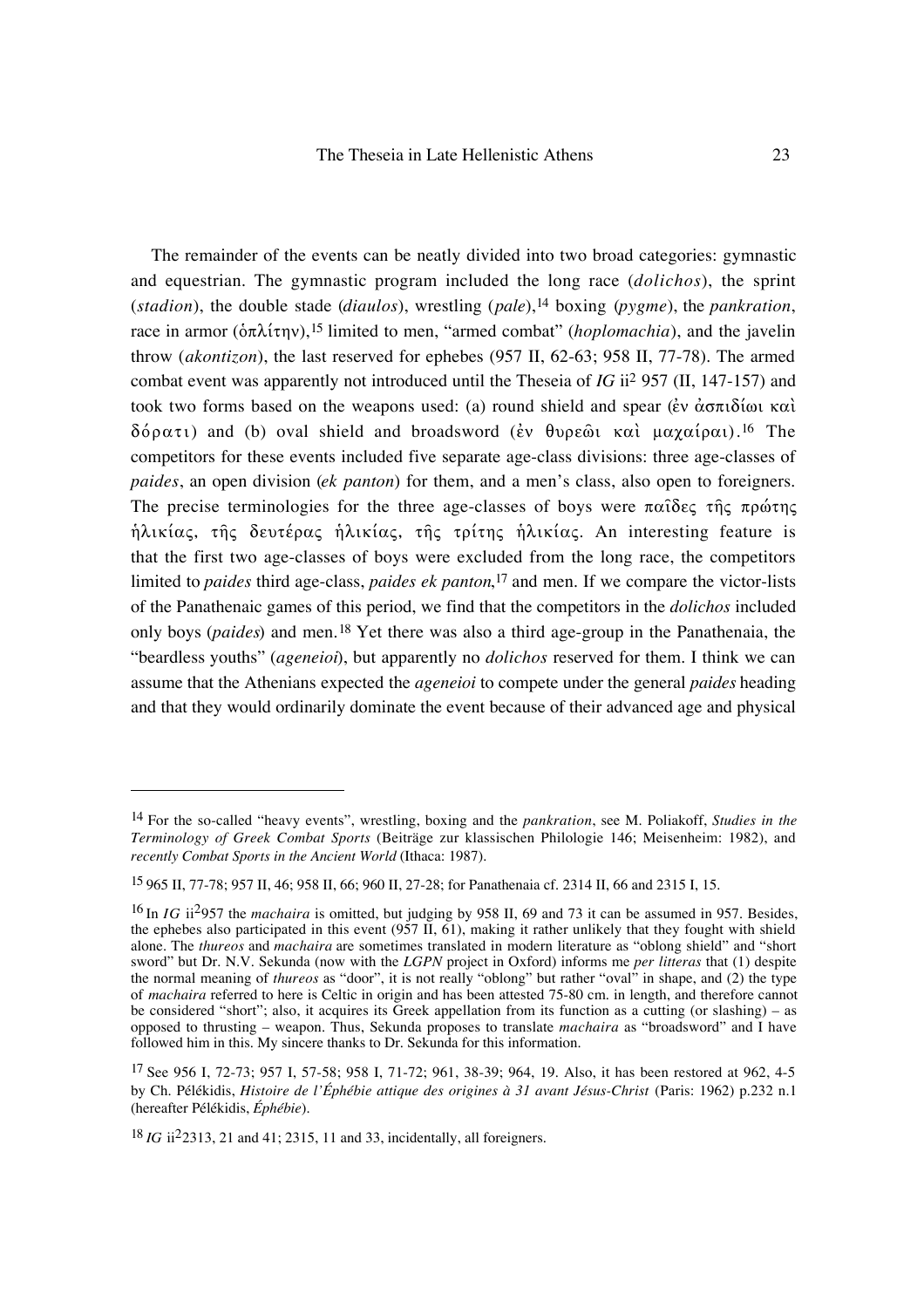conditioning.19

In the equestrian competitions, there were events for race horses (*lamproi hippoi*), chariots and possibly the chariot and hoplite tandem (*apobates*). The bulk of the program, however, was dominated by the Athenian cavalry. They include separate contests for officers (*phylarchs*) and the rank and file; these are paralleled in contemporary Panathenaic inscriptions (2316, 28-41; 2317, 6-18). Sometimes riding horses decked out for war  $($ <del>iππωι</del> πολεμιστῆι), sometimes not, the phylarchs and *hippeis* compete over the *diaulos* and straight courses (*akampios*) distances.20 Limited to the phylarchs was a *diaulos* race in which the officer competed "in armor" ( $\acute{\text{e}}v$   $\acute{\text{e}}\pi\lambda \text{O}(\zeta)$ ).<sup>21</sup> There were open equestrian competitions (*ek panton*) as well as one, javelin-throwing on horseback, which appears only in this category (956 II, 90-91; 957 II, 83; 958 II, 95-96).

My discussion will concentrate on 956, 957 and 958, our best-preserved Theseia and datable by eponymous archons. But first it might be useful to say a few words about the other inscriptions. *IG* ii2 959, inscribed by the cutter of the ephebic inscription *IG* ii2 1028 (100/99 BC), has now been joined to *IG* ii2 1014, dated to 109/8 by the archon Jason. This makes 959 the latest dated Theseia inscription.22 The others have also been closely examined by Stephen Tracy and to his skill at identifying letter-cutters' distinctive "hands" I owe the following observations: 960, 961 and 962 were inscribed by the so-called Agora I 6006 Cutter whose floruit Tracy now dates to  $169/8-135/4$  BC.<sup>23</sup> This fits the suggested approximate dates in the *Corpus*; i.e., c.142-140, though plainly leaning towards the end of his professional activity.<sup>24</sup> Tracy cannot attribute a known cutter to 964, but on the basis of

<sup>19</sup> C.A. Forbes, *Neoi. A Contribution to the Study of Greek Associations* (Middleton, Conn.: 1933) p.2 (hereafter Forbes, *Neoi*), divided the three age-classes of the Panathenaia (and at Nemea and Isthmia) into  $paides = 12-16$ ,  $ageneioi = 16-20$  and  $andres = 20$  and up.

<sup>&</sup>lt;sup>20</sup> Interestingly, *IG* ii<sup>2</sup>957 II, 65-74 would seem to indicate that in that year the phylarchs enjoyed two sets of competitions of the same event and that no one phylarch was victorious twice. The cavalry program seems to be the one subject to the greatest variation from Theseia to Theseia.

<sup>21</sup> Occurring only once in the Theseia documents: 956 II, 78-79; also found in the contemporary Panathenaia: 2316 I, 28-29; 2317, 6 (restored).

<sup>22</sup> New text to appear in a forthcoming book by Stephen Tracy on the Athenian letter-cutters from 229 to 86 BC. A.S. Henry, *The Prescripts of Athenian Decrees* (*Mnemosyne Supplement* 49; Leiden: 1977) pp.92-93, provides a brief note on the unusual nature of the prescript for *IG* ii21014.

<sup>&</sup>lt;sup>23</sup> This represents a change from his earlier suggestion in 'Five Letter-Cutters of Hellenistic Athens (230-130) BC)', *Hesperia* 47 (1978) pp.261-266, where he dated him 148/7-135/4.

<sup>24</sup> See Appendix for additional comments.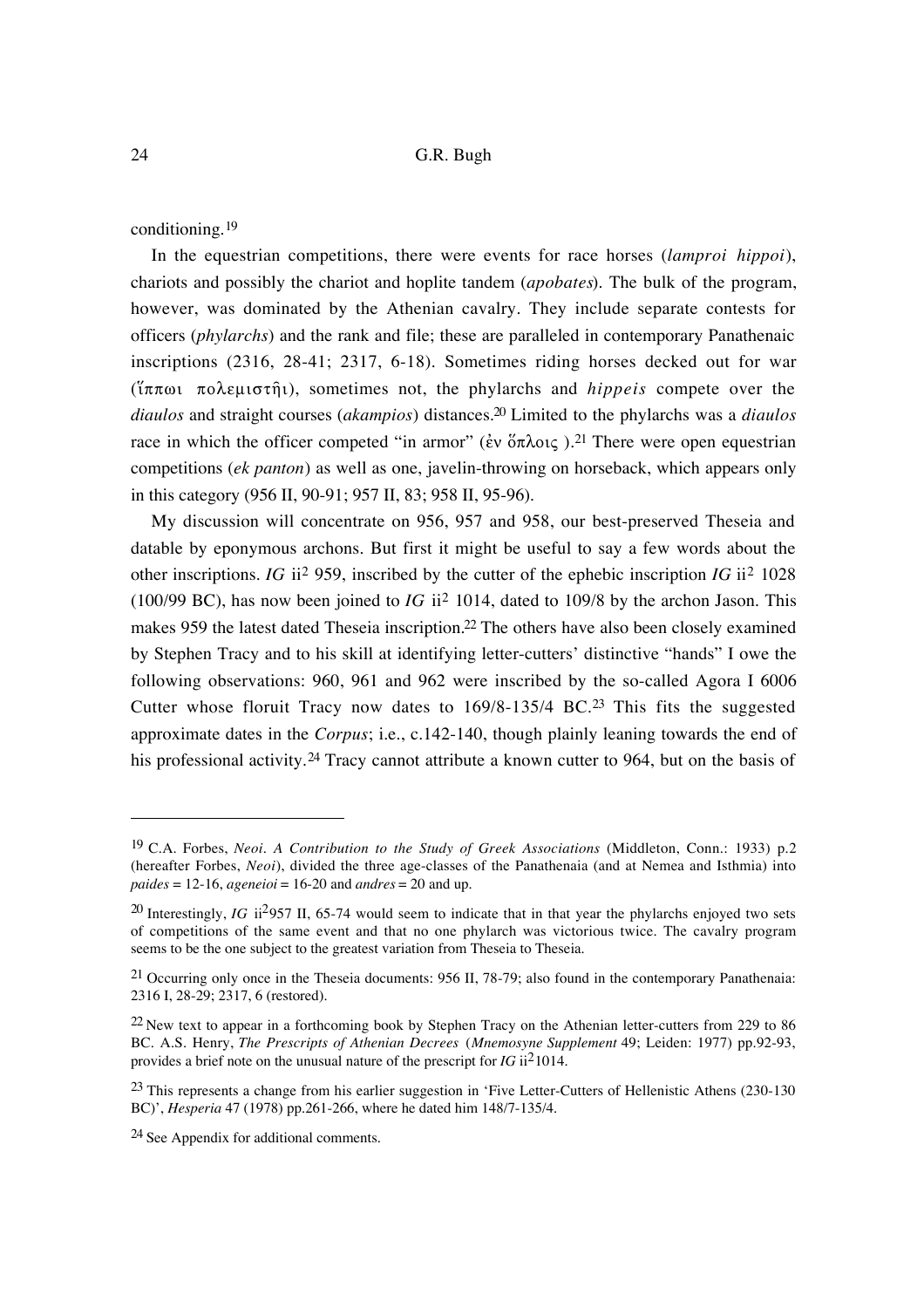its letter forms he would put it after 120 BC.25 Finally, as I noted earlier, 963 and 965 are now apparently lost.

Now, let me state some basic premises. We know from the documents themselves that the archons for  $IG$  ii<sup>2</sup> 956, 957 and 958 are Aristolas, Anthesterios and Phaidrias, respectively. Also there is common agreement that the dates for Aristolas and Anthesterios are 161/0 and 157/6. I also accept the argument proposed by Pélékidis, particularly from the reference in the Theseia inscriptions to the penteteric festival of the Ptolemaia (956, 34-35; 957, 19-20; 958, 31), that our documents record not an annual Theseia but a new lavish penteteric festival which we should properly call the Greater Theseia.26 I am also convinced that this new penteteric festival was established to commemorate the return of Athens' old colonial possessions, Lemnos, Imbros, Delos and especially Skyros by the Romans at the conclusion of the Third Macedonian War in  $167$  BC.<sup>27</sup> What better time to honor Theseus with something special? Because there is no hint of the establishment of a new festival in *IG* ii2 956, I would imagine that it marks the second occurrence of the Greater Theseia; that is to say, the first probably took place in the archonship of Pelops in 165/4. There could have been too little time to organize the new festival for the Fall of 166 BC.

So far, so good. However harmony ends on the date of the archonship of Phaidrias. *IG* ii2 958 records a Greater Theseia, but which one: the festival we would expect in 153 BC, as Pélékidis argued, $^{28}$  or the following one, in 149 BC, as Meritt proposed exactly twenty-five years ago?29 In his *Hesperia* article, Meritt observed that the answer to this question might

<sup>25</sup> I am particularly grateful to Professor Tracy for supplying the results of his latest research to me.

<sup>26</sup> See Pélékidis, *Éphébie* pp.229-230, and in detail pp.295-300, he himself borrowed a suggestion of W.B. Dinsmoor, *The Archons of Athens in the Hellenistic Age* (Cambridge, Mass.: 1931) p.262 n.2. This argument has gained the support of B.D. Meritt, 'Greek Inscriptions', *Hesperia* 33 (1964) pp.205-206, O. Reinmuth, *Gnomon* 38 (1966) p.799, P. Bruneau, *Recherches sur les cultes de Délos à l'époque hellénistique et à l'époque impériale* (Paris: 1970) p.35 and most recently Ch. Habicht, 'The Eponymous Archons of Athens from 159/8 to 141/0 BC', *Hesperia* 57 (1988) p.240.

<sup>&</sup>lt;sup>27</sup> Although Skyros and Imbros are not mentioned by Polybius  $(30.20)$ , they are documented as Athenian possessions later; W.S. Ferguson, *Hellenistic Athens* (London: 1911) pp.315-316 and F.W. Walbank, *A Historical Commentary on Polybius* ii (Oxford: 1979) p.443, think it probable that despite Polybius' silence these islands were also granted to Athens at this time.

<sup>28</sup> Accepted by Habicht, op.cit. pp.239-240.

<sup>29</sup> *Hesperia* 33 (1964) pp.205-206 and 'Athenian Archons 347/6-48/7 BC',*Historia* 26 (1977) pp.183-184. He has recently received support from R.S. Fisher, 'A New Priest of Sarapis on Delos', *ZPE* 58 (1985) pp.117-118, who posits as priest of Sarapis a Lenaios Hermeios, therefore of the tribe Akamantis (VI), to 149/8, assuming the application of the tribal cycle from 166/5 BC; but see the objections by Habicht, op.cit. pp.240-241.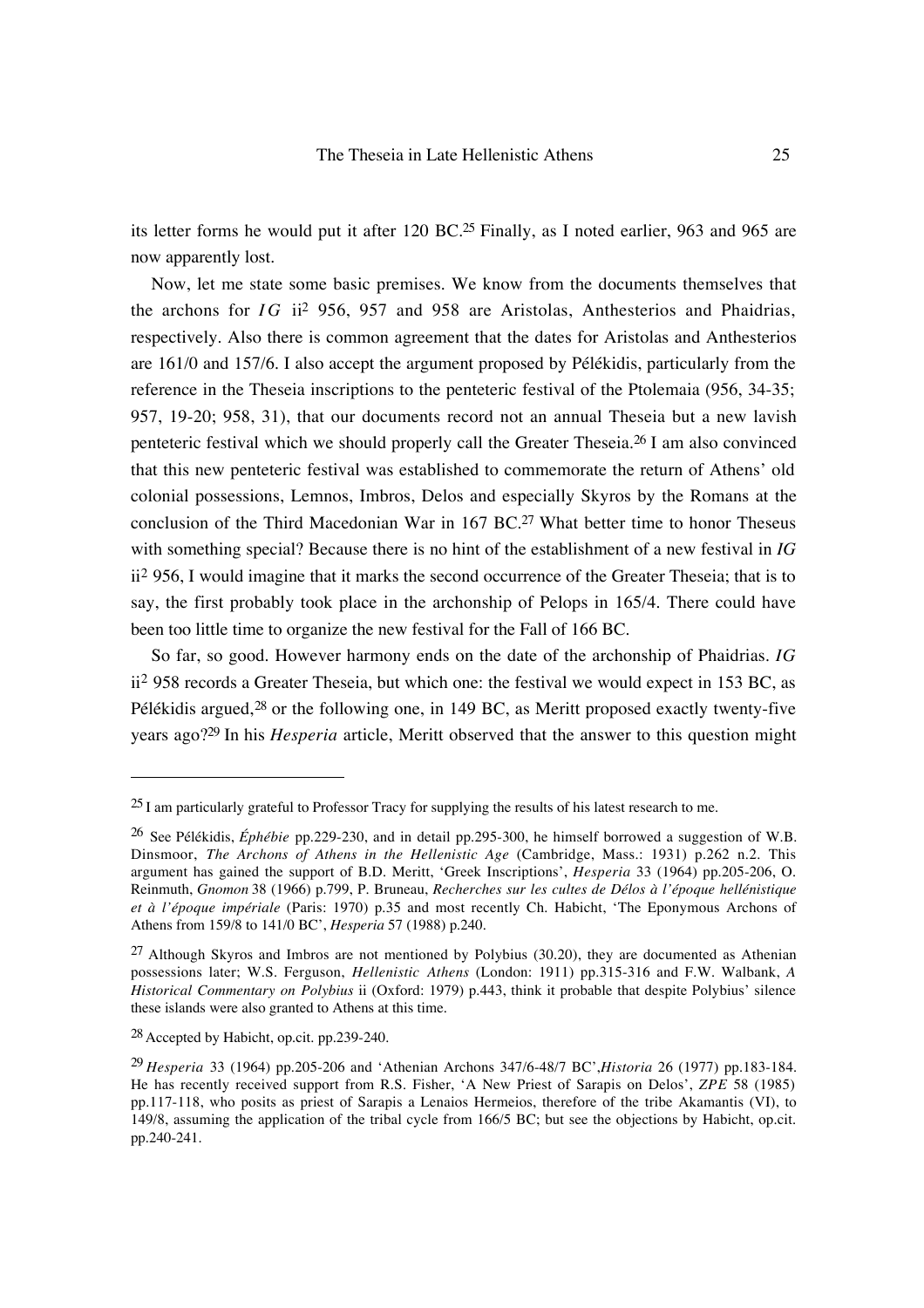be found in a closer examination of the participants in the Theseia and particularly at the ageclasses in which they competed. In this, he was quite right.

There seems to be general agreement that between 160/59 and 140/39 a break occurred in the cycle of secretaries of the Athenian *boule*. Meritt dates the break to the single year of archonship of Epicrates in 146/5.30 When Pélékidis suggested that *I G* ii2 958 and, correspondingly, the archonship of Phaidrias, belonged to 153/2, this displaced Speusippos from the year that Meritt had assigned to him. The secretary of Speusippos came from the deme Phlya, thereby positioning Ptolemais, the fifth tribe in the official order, just two years after the securely dated archonship of Mnesitheos in 155/4 whose secretary belonged to Pandionis, the third tribe in the official order. This seemed to work out neatly, until Pélékidis redated Phaidrias. Meritt turned to the victor-lists for assistance.

Now, in the notes to *IG* ii2 958 Kirchner determined, on the basis of scattered epigraphical and lexicographical information, that the age-classes of the boys' 1st class, 2nd class and 3rd class were divided into 14-15, 16-17 and 18-19, respectively, and the men's 20 and older.<sup>31</sup> This scheme seemed to fit Euarchides son of Andreas of the tribe Antiochis rather well. In the archonship of Anthesterios (157/6) he won the boys' wrestling in the 1st age-class (957 I, 84-85). In the archonship of Phaidrias he won in two events, the torch race for ex-ephebes ( $\epsilon \kappa \tau \hat{\omega}$ ν ένων  $\epsilon \varphi$ ήβων, 958 I, 63-64)<sup>32</sup> and the boys' wrestling in the open competition (*ek panton*, II, 42-43). It follows that if as an ex-ephebe Euarchides was 19 years old in the archonship of Phaidrias, then counting back, he would have been 15 in the archonship of Anthesterios in 157/6 and thus would comply with Kirchner's age-class limits. One must also conclude that the ephebes and ex-ephebes competed in the boys' divisions and not the men's.

But Meritt correctly observed that Kirchner's scheme did not fit Habron son of Kallias of the tribe Aigeis. In the archonship of Aristolas (161/0) Habron won the boys' *pankration* in the 2nd age-class (956 II, 71-72). But in the archonship of Anthesterios (157/6) he won the boys' boxing in the open division (*ek panton*, 957 II, 35). Meritt reasoned that if he were under 20, that is still in the boys' competitions, in 157/6, then he could not be any older than

<sup>30</sup> See *Historia* 26 (1977) p:184.

<sup>31</sup> Repeated by Kirchner in his notes to *SIG*3 667 and M. Launey, *Recherches sur les armées hellénistiques* ii (Paris: 1950) p.820 (hereafter Launey). However, Dinsmoor, op.cit. pp.262 and 265, assumed an age-class scheme of 1st age-class  $= 12-13$ , 2nd age-class  $= 14-15$  and 3rd age-class  $= 16, 17, 18$  and 19. It could also be argued that the *ageneioi* of the Panathenaia were equivalent to the *paides*, 3rd age-class of the Theseia.

<sup>32</sup> On the status of ex-ephebes see Forbes, *Neoi* pp.59-62.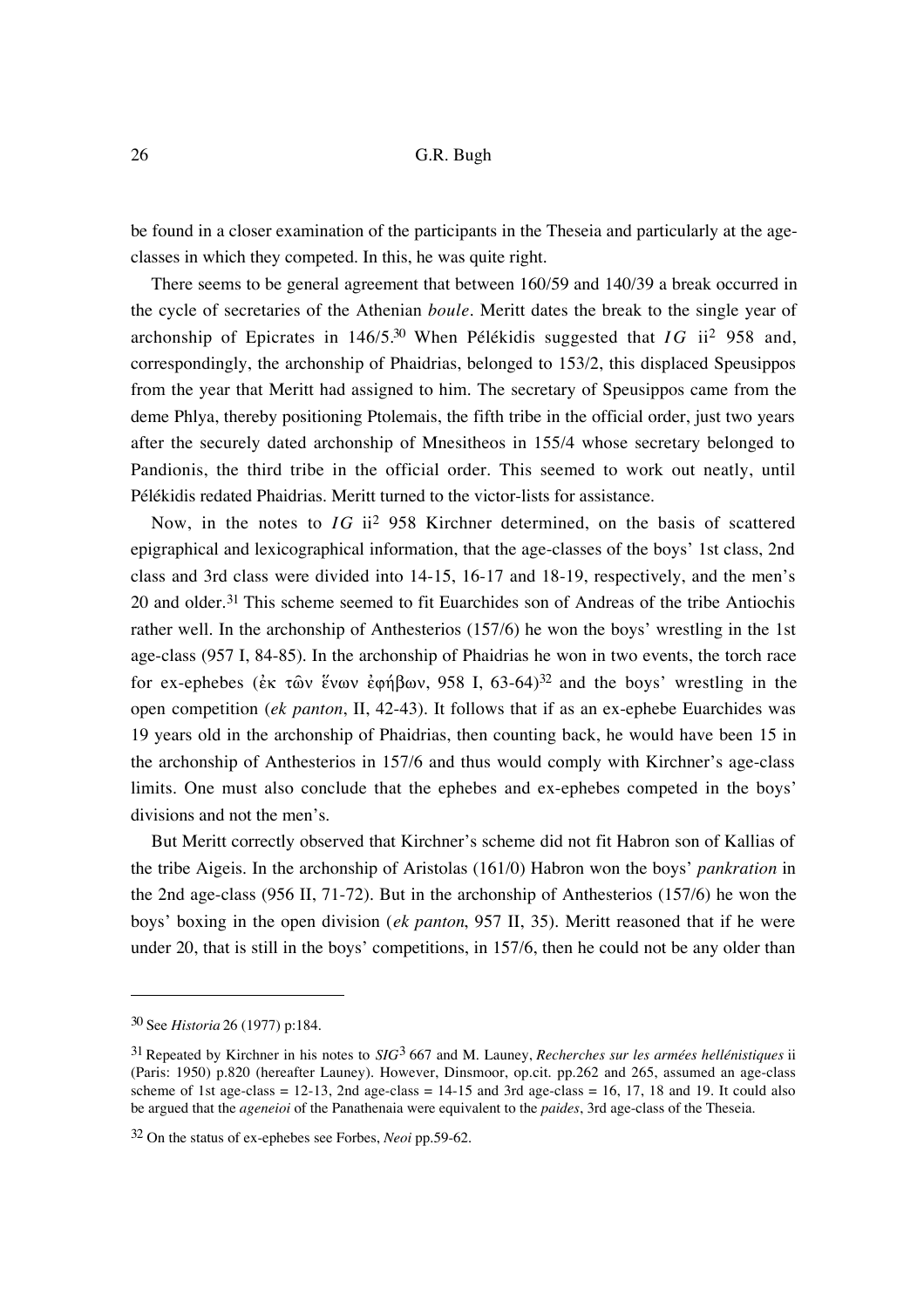15 four years earlier, and that would place him not in the boys' 2nd-age class but in the 1st age-class. Meritt could only conclude that Kirchner's scheme was incorrect, that the ageclasses needed to be divided differently. He suggested that the Theseia of *IG* ii2 958 and the archonship of Phaidrias belonged to 149/8, the next opportunity after 153/2, in the penteteric cycle of the Greater Theseia. Meritt broadened the age-classes and reasoned in the following way: "the  $\pi \rho \omega \tau \eta$  ήλικία runs up to and includes age 13, the δευτέρα ήλικία runs from 14 through 15, and the τρίτη ήλικία from 16 through 17, with the *epheboi* and the graduated *epheboi* in the top ages of 18 and 19. Euarchides, who was eleven years old in 157/6, was nineteen years old in 149/8 (from Anthesterios to Phaidrias); and Habron, who was not more than 19 in 157/6, was not more than 15 in 161/0 (from Aristolas to Anthesterios)".33 This means, of course, that we must be missing the victor-list for the Greater Theseia of 153/2, that of the archonship of Speusippos.

I believe, however, that Meritt's assignation of Phaidrias to 149/8 is incorrect. Also I think that his argument falters on the very issue he brought to our attention: the age-classes of Athenian competitors. His revised system certainly resolves the problem of Habron son of Kallias, but it creates other more troubling problems. For example, in his *Hesperia* article he dismisses in a footnote (p.205 n.93) the fact that in *IG* ii2 958 Euarchides son of Andreas won the boys' wrestling competition in the open division and also the torch race of the exephebes. Yet his system must limit the *paides* 3rd age-class to "16 through 17". Does it make sense for the Athenians to create an elaborate system of boys' age-class subdivisions, attested only once elsewhere in the Greek world,34 and then add a *paides* open division that is onomastically related but has no direct connection with the official *paides* age-classes? Furthermore, what about those young men of 18 (and 19) who did not participate in the *ephebeia*, recalling that ephebic service in the second century BC was voluntary and lasted only one year.<sup>35</sup> According to Meritt's system they could have competed in only one category, the *ek panton* division, yet all of the *paides* age-classes as well as the ephebes and ex-ephebes had the opportunity of competing in two age categories, their own and the open competition. This strikes me as a bit unfair.

<sup>33</sup> Meritt, *Hesperia* 33 (1964) p.206.

<sup>34</sup> *Inschr. Didyma* 179, of imperial date, also attracts our attention because it records a four-year old victor in boxing, but offers no clue as to the precise divisions of first, second and third age-classes. I am indebted to Professor Habicht for this reference. For other age-class divisions see T. Klee, *Zur Geschichte der gymnischen Agone an griechischen Festen* (Leipzig: 1918) pp.43-44.

<sup>35</sup> See Pélékidis, *Éphébie* pp.l55ff.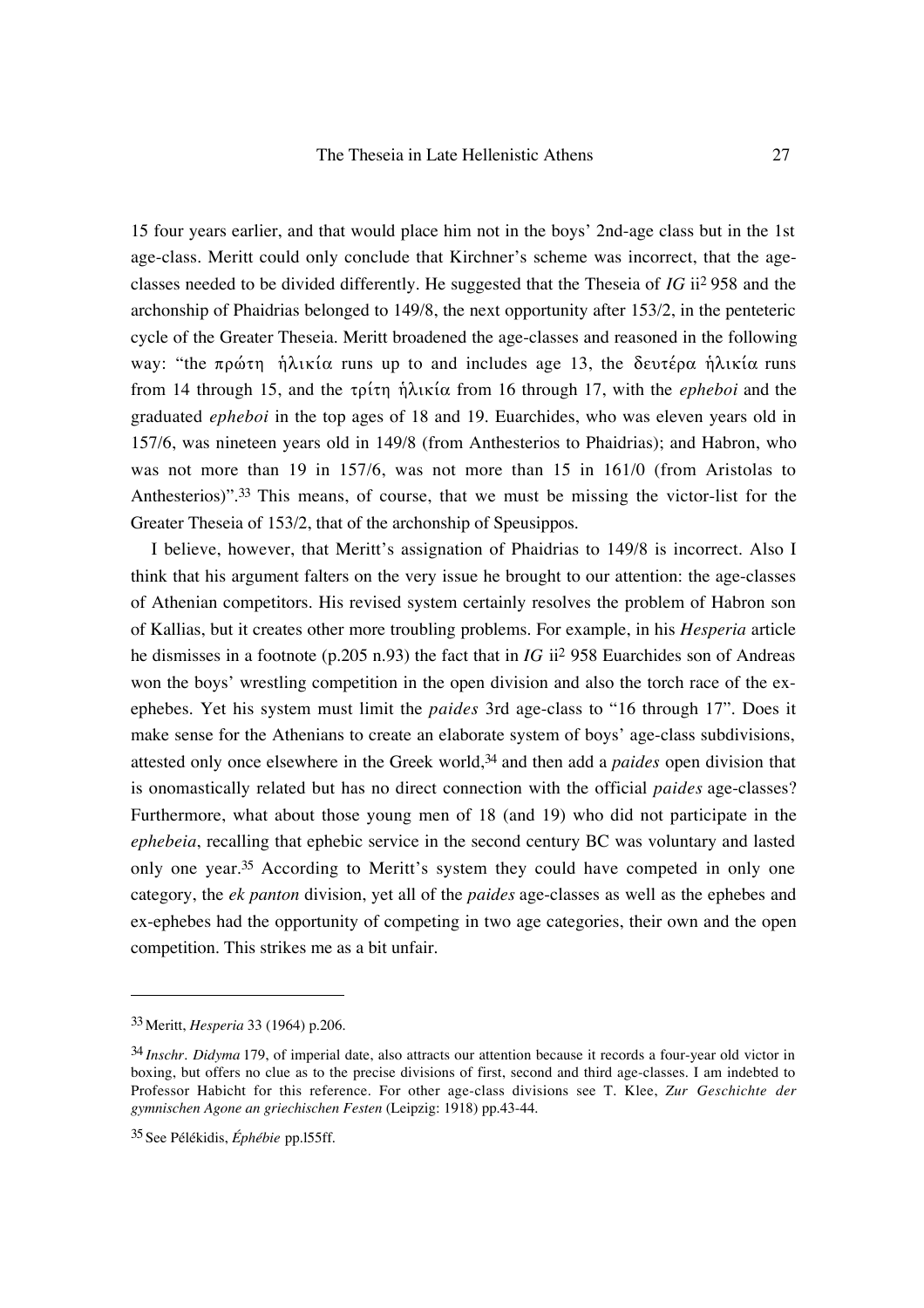In any event, what is demanded of us is to examine individual victors to gauge the consequences of shifting Phaidrias to 149/8. Euarchides won the torch race of ex-ephebes and the boys' wrestling *ek panton* in 149, thus making him 19 years old, or at any rate less than 20. He had won the boys' wrestling, 1st age-class, back in the archonship of Anthesterios in 157/6. That would make him 11 years of age, or no more than 12, when he won the division that allowed 13 year-olds to compete. A similar situation exists for Mnesitheos son of Mnesitheos of the tribe Oineis. He won the boys' boxing event *ek panton* in 149 (958 II, 52-53), making him under 20 years of age. He had won the boys' boxing, 1st age-class, back in 157 (957 II, 29-30). He must have been under 12 at the time. Now when we consider that it was viewed as an extraordinary achievement for Damiskos of Messene to have won the stade-run at Olympia in 368 BC at the age of 12 (Paus. 6.2.10), these youthful victories become even more worrisome. Twelve must mark the lowest limit of the *paides* division at the Olympic Games and we can assume by this reference in Pausanias that most *paides* competitors and victors were older than this. The men's division appears to have begun at age 18.36 Of course, we should not equate Panhellenic games with local games - and the Theseia remained predominantly local in nature. It is true that it was open to foreigners, as we can see from the *ek panton* category, but very few appeared to have competed, if we may judge from only four individuals recorded.<sup>37</sup>

Euarchides and Mnesitheos, then, seem a little young to be competing *and winning* athletic contests, even at the local level, but not enough to warrant outright disbelief.38 The case of Eudoxos son of Eudoxos of the tribe Hippothontis is, however, another matter. Eudoxos won the *hoplomachia* with shield and spear in the 3rd age-class in 149 (958 II, 75- 76), that is when he was 16 or 17 years of age. He had won the *hoplomachia* with *thureos* (and broadsword) in the archonship of Anthesterios in 157/6 (957 n, 49-50). If Meritt is correct, then we are faced with the fact that Eudoxos won this "armed combat" competition at

<sup>36</sup> See Paus. 6.14.2 on Nikasylos of Rhodes; for discussion see Klee, op.cit. pp.46-48.

<sup>37</sup> See Mommsen, op.cit. p.295 n.3.

<sup>38</sup> H.I. Marrou, *Histoire de l'éducation dans l'antiquité* (Paris: 1965) pp.182-183, does note, however, that boys as young as 9 or 10 competed in games at Sparta, and others as young as 7 or 8 elsewhere. But not, as far as I can discover, in armed-combat sports, even at Sparta (not a typical polis, in any case), where a boy's wrestling victory is recorded: A.M. Woodward in R.M. Dawkins (ed.), *The Sanctuary of Artemis Orthia at Sparta* (London: 1929) pp.288-290 and 318 n.41. Even this evidence from Sparta is not without problems, as the puzzling presence in certain inscriptions of the term  $\sigma$  wé $\sigma$  floc attests. An interesting reference can be found in Lucian, where he observes that in Sparta one can see their *epheboi* learning the art of dance no less than that of *hoplomachia*. When they quit sparring and striking one another, they finish their *agonia* with dancing (*Salt*. 10.11-12).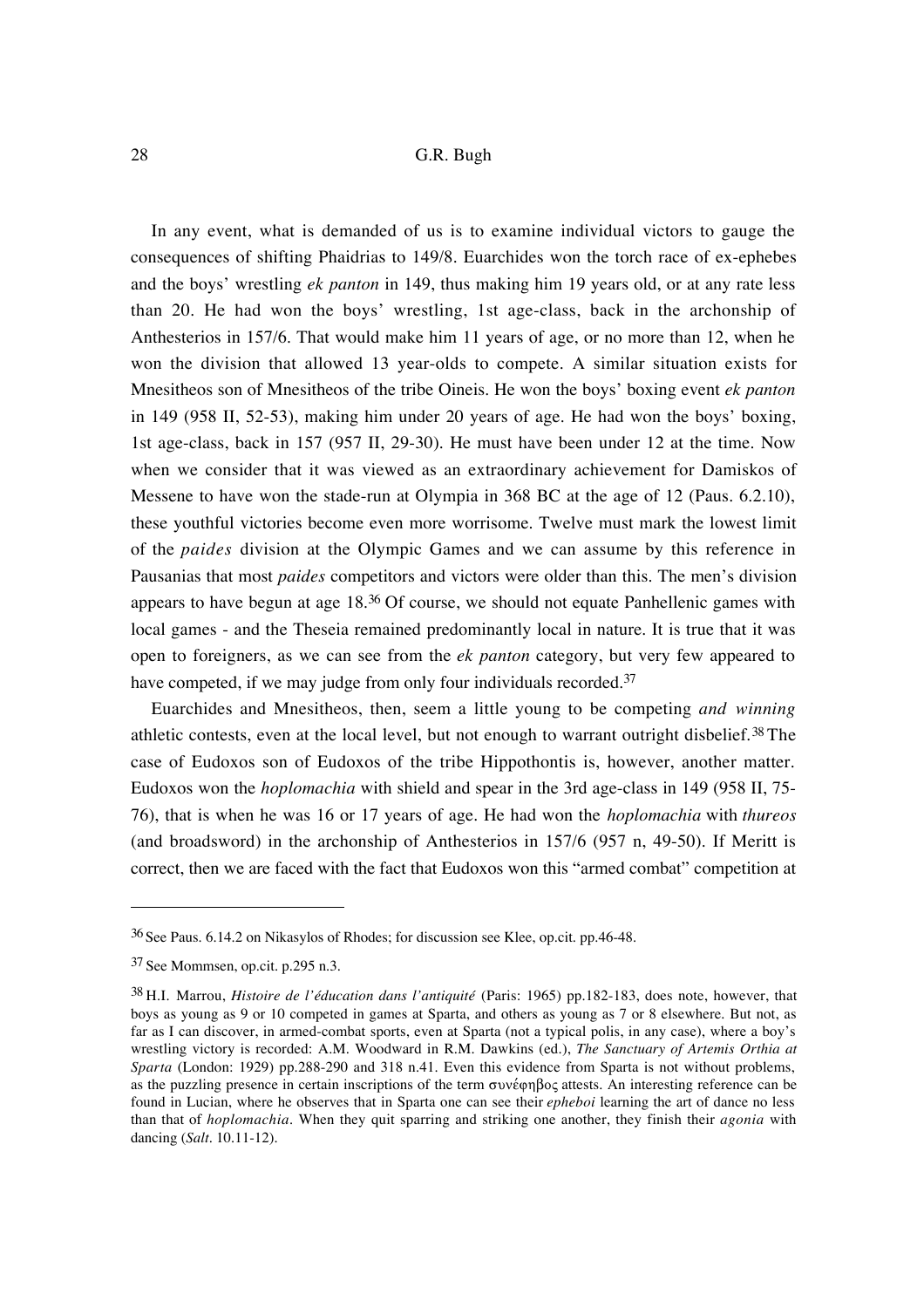a time when he was no more than 9 years old! Moreover if he were 16 rather than 17 in 149/8, then he would be 8 years old in 157/6! Not only is he not even close to the upper limits of his age-class; i.e., 13, where one would expect to find most athletic winners,<sup>39</sup> but also Eudoxos is ridiculously young, particularly in a contest that has such an obvious military flavor to it. Do we imagine a tall, strapping lad of 8 or 9 destroying the competition of boys four or five years his senior? Are these *hoplomachia* events simply "mock duels between lads of twelve, fifteen, and eighteen years of age, not youthful gladiators, but scions of the noblest Athenian families", as Ferguson believed?40 I think not.

Comparative evidence from both Athens and elsewhere would suggest that the *hoplomachia*<sup>41</sup> and *thureamachia*<sup>42</sup> were usually reserved for older boys. In Athens the references to armed training occur most frequently with the institution of the *ephebeia* attested in the Classical period ( $AP$  42.3:  $\delta \pi \lambda o \mu \alpha \chi \epsilon \hat{\imath} v$ ) and in the inscriptions of Hellenistic Athens.<sup>43</sup> This institution translated to Athens' possessions as well. In the 140s, a decree of the Athenian cleruchs on Delos honors Apollonios of Laodicea who for many years supervised the ephebes and *neaniskoi* έν τοις ὅπλοις (*IDélos* 1501, 9-11).

Outside Athens, we find some revealing information from Sestos, Teos, Pergamon, Priene, Erythrai, Babylon and Samos. It should be carefully noted from the outset,

<sup>39</sup> Klee, op.cit. pp.47-48.

<sup>40</sup> *Hellenistic Athens* p.295.

<sup>41</sup> On this term see J. Juthner, 'Hoplomachie', *RE* viii (1913) cols.2298-2299, and the recent work by E.L. Wheeler; e.g., 'Hoplomachia and Greek Dances in Arms', *GRBS* 23 (1982) pp.223-233 and Kyle, *Athletics* p.182

<sup>42</sup> On the *thureamachia* I am indebted to N.V. Sekunda for the following information. Fighting with *thureos* and *machaira* appears to be Celtic in origin (see Polyb. 3.114.3; 2.30.8) and it is likely that this style of combat was introduced into Greek warfare in the Hellenistic period (see Plut. *Philopoemen* 9.1-7; Paus. 8.50.1) as a consequence of the invasions of the Galatians beginning in 279 BC. By the second century BC the *thureamachia* had apparently made it into the training program of various Greek cities; e.g., Athens and Samos. Sekunda writes: "Thus when, in inscriptions concerning military-style combat competitions, we see *hoplomachia* contrasted to *thureomachia*, we are to understand the contrast as being between Greek-style fighting with shield and spear and Celtic-style fighting with *thureos* and *machaira*". For a possible representation of the *thureamachia* as a combat sport see P. Bienkowski, *Les Celtes dans les arts mineurs gréco-romains* (Krakow: 1928) pp.127 and 129 fig.179, a terracotta from Myrina which depicts two youths ("juvéniles") equipped with oval shields and swords engaged in duelistic combat. For a general discussion of the Galatians, their equipment and style of fighting, see Launey i pp.490-534

<sup>43</sup> See e.g. *IG* ii2 766, 10 and 40 (243/2 BC); *Hesperia* 2 (1933) pp.158-160 no.6, 1 (c.232/1 BC) with additional notes in *Hesperia* 11 (1942) pp.299-302; *IG* ii2 900, 21 *hoplomachon* (restored); 1006, 44-45; 1008, 38-39; 1009, 21; 1011, 28; 1028, 52; *Hesperia* 15 (1946) p.193 no.38, 15; *Hesperia* 30 (1961) p.12 no.8, 9 (partially restored, but secure); for general discussion see Pélékidis, *Éphébie* pp.267-273.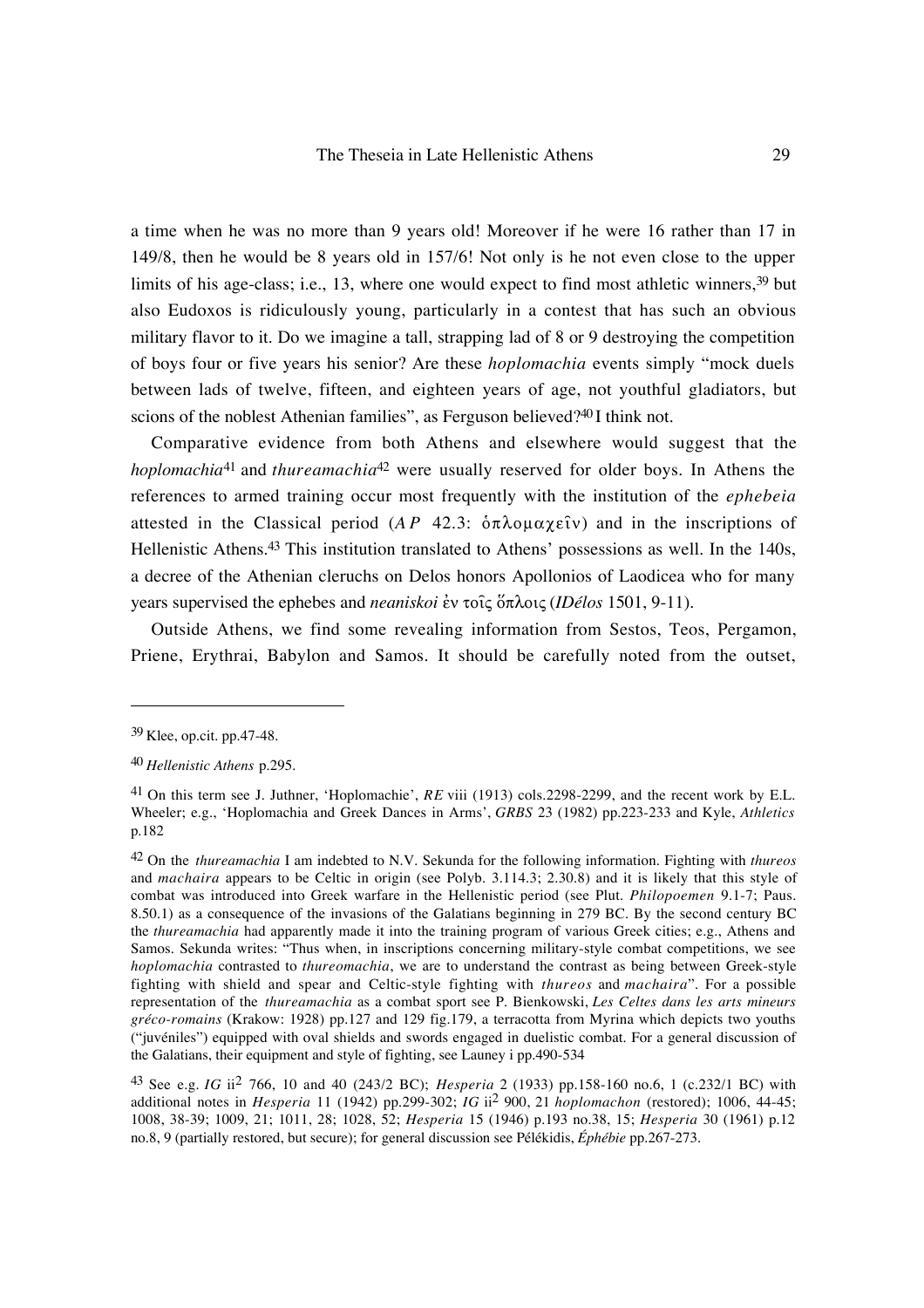however, that age-groups differed from city to city; for instance, that of *ephebos*. In some places ephebic status came with the boy's rite of passage to puberty; i.e., in the 15th year of age, not at age 18, as was the case in Athens. Thus, Athens' 1st and 2nd age-classes, according to Kirchner's scheme, would be considered *epheboi* in other cities.44

From Sestos comes the well-known late second century BC inscription in which the twice gymnasiarch, Menas son of Menes, is praised for his munificent administration of the festival of Hermes and Herakles, patron gods of the gymnasium.45 Menas exhibited decorated *hopla* (shields?) inscribed with the names of the victorious ephebes; provided *athla* for the *paides* and instituted special monetary prizes (*themata*; cf. *SIG*3 1063) for the ephebes and the men in the contests of the *hoplomachia*, archery and the javelin (lines 79-82). He also provided *hopla* as prizes in the *makros dromos*, *eutaxia*, *philoponia* and *euexia*; that is, the long run, good order, industrious training and good conditioning. With respect to the last three events, Krauss comments "Neben den sportlichen Agonen veranstaltet Menas in seinen beiden Amtszeiten als Gymnasiarch Agone, deren Hauptzweck militärischer Natur ist".46 Earlier in the text, Menas is praised for having taken care of the *eutaxia* of the ephebes and *neoi* (line 31). If we may draw from Pergamene evidence, *eutaxia*, *philoponia* and *euexia* seem to signal the matriculation of a *pais* to an ephebe:  $\ddot{\epsilon}$ *ykpione*  $\epsilon$ *ic*  $\tau$ ove έφήβους έκ τῶν παίδων.<sup>47</sup> At Sestos, it would appear, military-style contests were reserved for ephebes, young men and mature men, while the contests of good order, industrious training and good conditioning offered a sort of rite of passage, a preparation, for the *paides* to the ephebate.

<sup>44</sup> For general discussion see M. Nilsson*, Die hellenistische Schule* (Munich: 1955) pp.34-42 (hereafter Nilsson, *Schule*); for the ephebate of Pergamon, for example, see E.V. Hansen, *The Attalids of Pergamon*2 (Ithaca: 1971) pp.392-393.

<sup>45</sup> *OGIS* 339; see now J. Krauss, *Die Inschriften von Sestos und der thrakischen Chersones* (Bonn: 1980) no.1 pp.14-63 for text, translation and commentary.

<sup>46</sup> For other epigraphical examples of *eutaxia*, *philoponia* and *euexia* in the Greek world see Krauss, ibid. pp.59-60. For example, at Tralles, *euexia SIG*3 1060, 4 (*andres*) and 1062,5 (*neoi*); see now F.B. Poljakov*, Die Inschriften von Tralleis und Nysa* i (Bonn: 1989) nos.106 and 107 for text and commentary.

<sup>47</sup> See P. Jacobstahl, 'Die Arbeiten zu Pergamon 1906-1907', *AM* 33 (1908) pp.387-388 = *IGR* 4 no.482; E. Ziebarth, *Aus dem griechischen Schulwesen* (Leipzig & Berlin: 1914) pp.142-143 and Poljakov, op.cit. p.60. An inscription from Erythrai lists the three events (restored, but secure) immediately above the heading for ephebes; although the age-class heading for the three is not preserved, a good argument for *paidon* can be made: see H. Engelmann and R. Merkelbach, *Die Inschriften von Erythrai und Klazomenai* i (Bonn: 1972) no.81 pp.176-178 for text and commentary.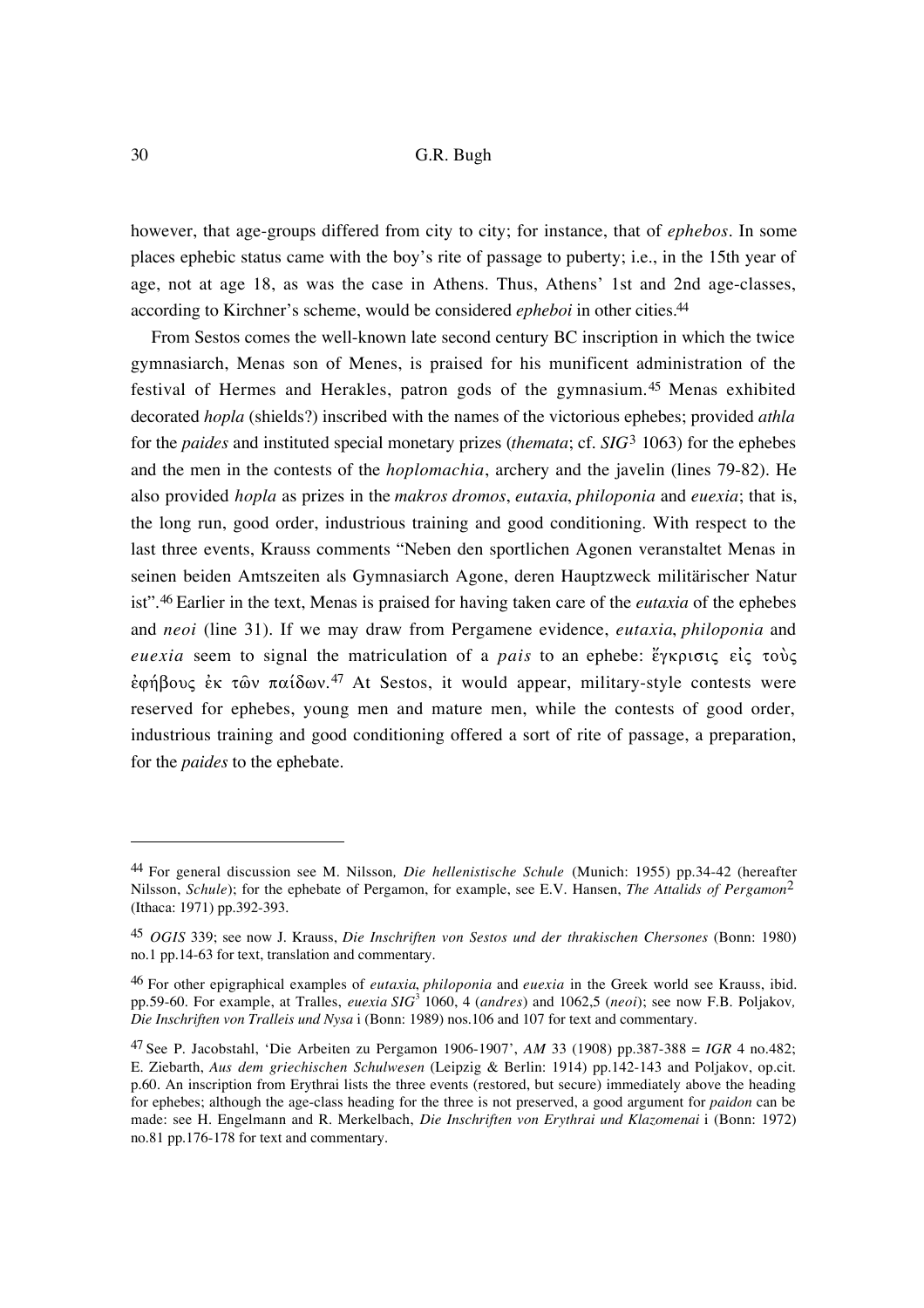This does not mean that *paides* were prohibited from participating in archery and javelin competitions elsewhere; see e.g. the third century BC inscription from Koressos on Keos (*SIG*3 958, 33-34), in which it may be relevant to note that whereas the men-victors received appropriate *weapons*; e.g., quiver, bow, spears, helmet, as prizes, the *pais*-victors in the bow and the javelin were awarded only a portion of meat (lines 27-34), and a second century BC inscription from Teos, recording the foundation of a school by Polythrous son of Onesimos.48 From the latter we learn that the *paidonomos* and gymnasiarch are to hire a *hoplomachos* and an instructor of archery and the javelin and that these men are to teach the ephebes and "*tous paidas* who have been registered to learn music" (lines 22-25). Unless there is an implied division of labor; i.e., *hoplomachos* for ephebes and archery/javelin instructor for *paides*, it would appear that the *paides* were to receive hoplite training as well (cf. *IG* xii 9, no.234, 5-11).

But how old are these boys? In lines 8-13 of the text it is reported that three schoolteachers are to be hired, one to teach the first class (τὸ πρῶτον ἔργον) at a 600drachma per year salary, the second to teach the second class at 550 drachmas, and the third the third class at 500 drachmas. In this system the first class should logically consist of the older, more advanced, boys and girls because the teacher receives a higher salary. The text continues by detailing that a lute-player is to be appointed at 700 drachmas a year. His responsibility will be to teach music and the lute to the *paides* "whom it is appropriate to select for the higher class ( $\epsilon i \zeta \tau \tilde{\nu} \pi \tilde{\nu}$ ) and those who are a year younger than them (τούς τούτων ένιαυτώι νεωτέρους)" ;<sup>49</sup>he is also expected to teach music to the ephebes. The *paidonomos* will determine the age of these *paides* (περὶ δὲ τῆς ἡλικίας τῶν παίδων τούτων, lines 19-20). One can conclude, then, that the boys who had been registered to learn music and thus were eligible for instruction by the *hoplomachos* and the archery/javelin instructor were *older* boys, nearer the age of the ephebes with whom they are associated in the school regulations. The *paidonomos* would ensure that no boy too young was admitted to this type of training.

From Pergamon we possess a number of inscriptions which link armed-combat contests with ephebes, young men and men. In one (*OGIS* 764), a gymnasiarch is honored for

<sup>48</sup> *SIG*3 578. For discussion see L. Robert, *Études anatoliennes* (Paris: 1937) p.402 (hereafter Robert, *Études*) and Launey ii pp.821-822. For translation see M.M. Austin, *The Hellenistic World from Alexander to the Roman Conquest: A Selection of Ancient Sources in Translation* (Cambridge: 1981) no.120 (hereafter Austin, *Documents*).

<sup>49</sup> Austin, *Documents* p.211.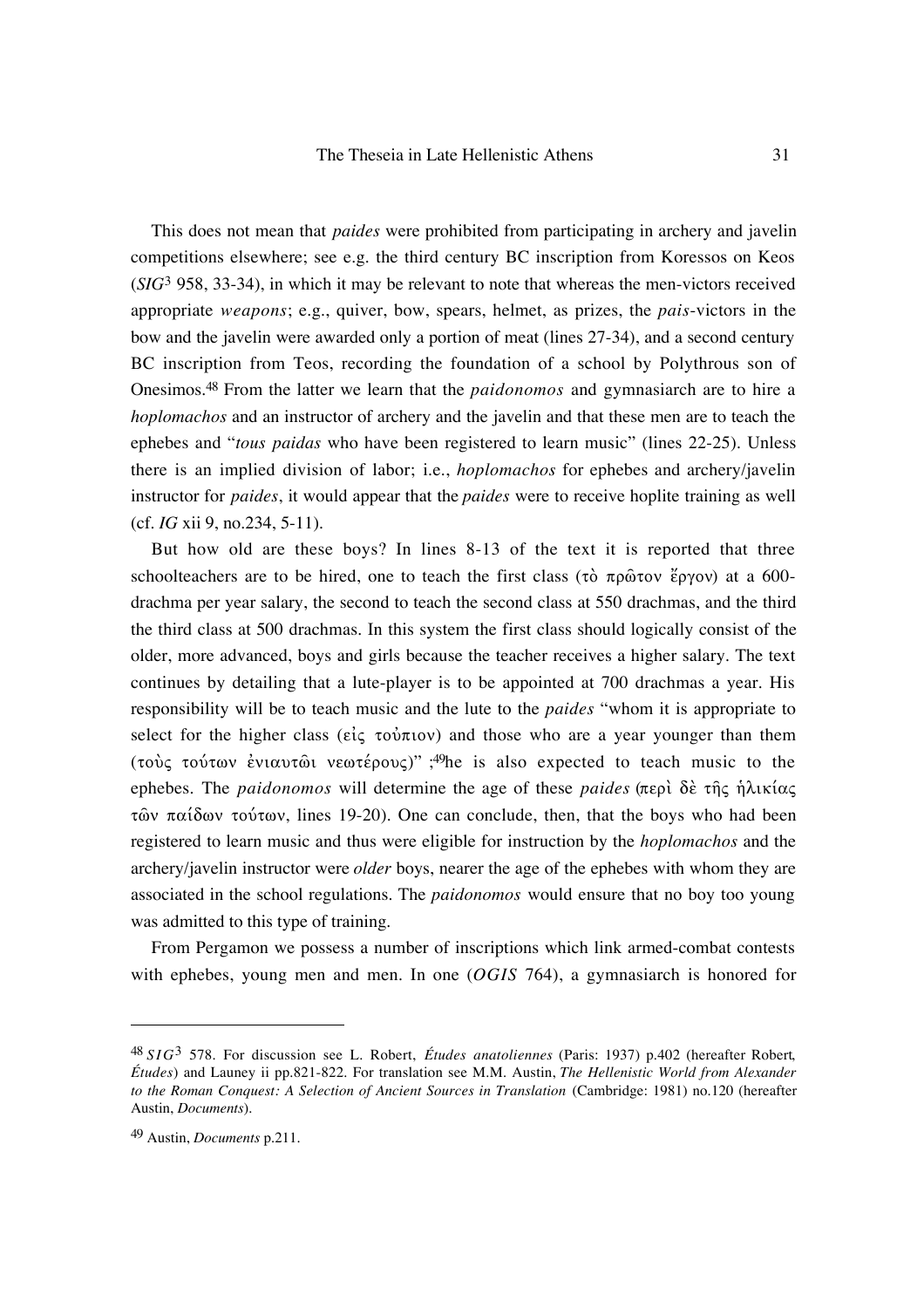taking care of the *diadrome* (running events) and τούς διὰ τῶν ὅπλων ἀγῶνας for the ephebes and *neoi* (lines 24 and 29). Other inscriptions refer to the *hopla* for ephebes and *neoi*, and *hoplon agones* for ephebes and men.50 There is no sign that the *paides* were eligible for these weapons events.

From Priene comes an inscription, dating to about 80 BC, which details the honors for a certain Zosimos (*IPriene* 112). Not only did he provide the playing balls (*sphairas*) and *hopla* for the use of the ephebes (line 73), but also he established a new event for the ephebes called the *kallioplia* (lines 109-110), "probablement concours d'entretien des armes" (Launey ii p.822). The usual division between ephebes and *neoi* under the supervision of the gymnasiarch on the one hand and the boys under the supervision of the *paidonomos* on the other hand is maintained in the procession to accompany Zosimos to the agora for his coronation (*IPriene* 113, 114-116).

In an agonistic list (c.100 BC or later) from the gymnasium of Erythrai, the contests for the ephebes include the bow, the javelin and the *hoplomachia* (line 11), the last won by [Am]monios son of Agathon.<sup>51</sup> These events are closely paralleled in inscriptions from Babylon and from Samos. An inscription from Babylon clearly records two age-class categories, ephebes and *neoi*.52 For the ephebes, the contests include the bow, the javelin, the *hoplomachia* (δπόλωι κοίλωι, line 12), the *thureamachia* (θυρεῶι, line 13), the *dolichos* and the stade-run. This list of ephebic competitions is immediately followed by contests for *neoi* (the heading reads  $\tau$   $\omega$   $\delta$   $\epsilon$   $\psi$   $\omega$ , line 16). Although the tablet breaks off at the line recording the javelin event, Haussoullier (pp.360-361) is safe to suggest that the rest of the list of events for the *neoi* duplicated that of the ephebes. There cannot have been a  $\tau$ ών δέ παίδων age-class category since the heading  $\tau$ ών δέ έφήβ[ων] immediately follows the prescript and, programmatically, a boy-victors' list would not have followed the *neoi* who must be older than the ephebes.

From the gymnasium at Samos come similar agonistic lists. A third-century BC inscription (Michel 899) records month by month the following events: catapault, javelin, bow, *hoplomachia*, *thureamachia*, *dolichos* and the stade-run. The age-class heading is lacking, but a strong case could be made for it having been *neon* on the basis of another

<sup>50</sup> Hansen, op.cit. p.394, argues that these military-style contests ought to imply a military purpose.

<sup>51</sup> See Engelmann and Merkelbach, op.cit. no.81 pp.176-178.

<sup>52</sup> See B. Haussoullier, 'Inscriptions grecques de Babylone', *Klio* 9 (1909) pp.352-363 and the discussion by Forbes, *Neoi* pp.46 and 51, Robert, *Études* p.402 and Nilsson, *Schule* p.44.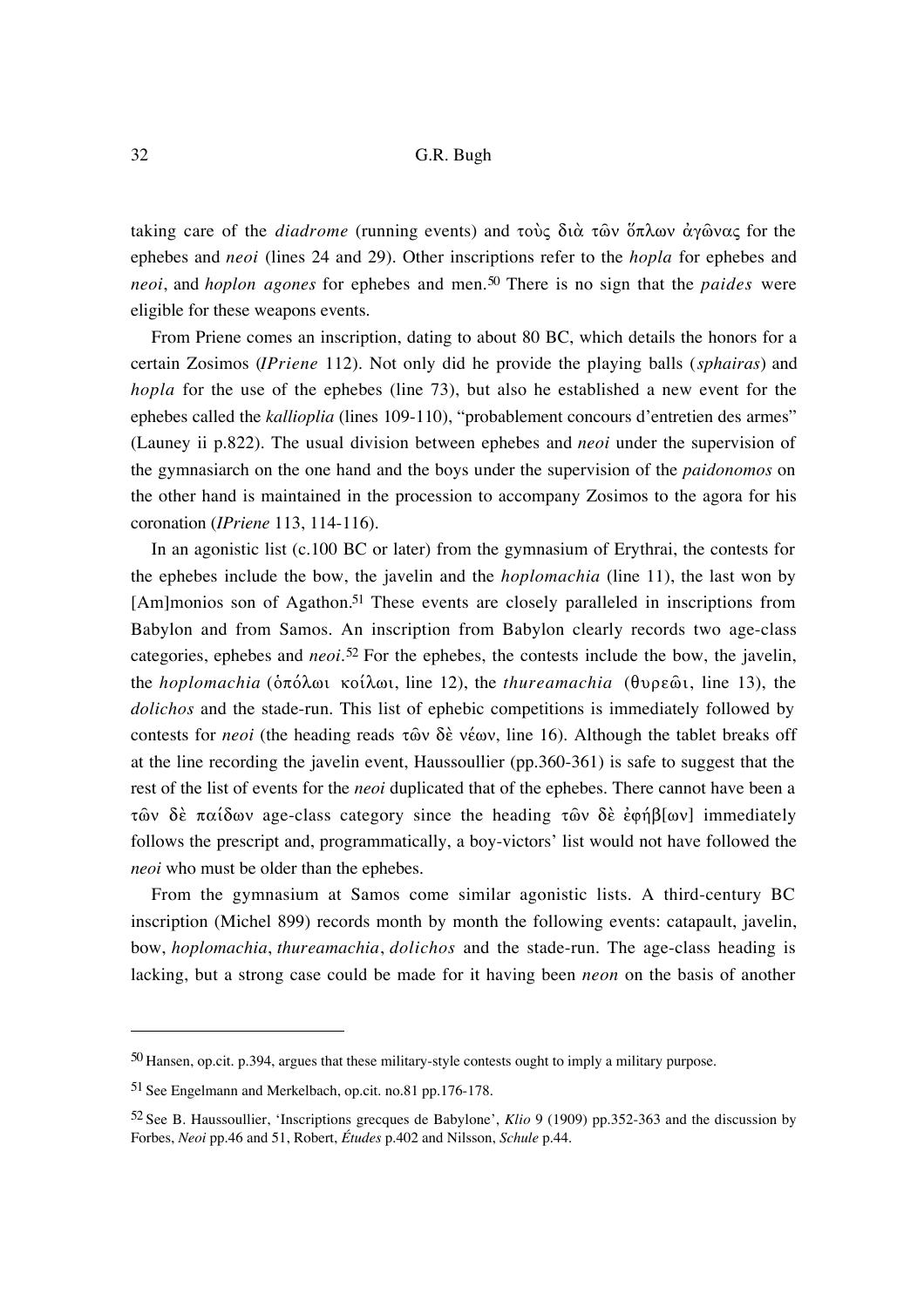Samian inscription which nearly duplicates these events and clearly identifies the victors as *neoi*.53 A related inscription (*SIG*3 1061), dated to the second century BC, adds the following events to those recorded in Michel 899: *diaulos*, *euexia*, *eutaxia*, *philoponia* and *lithobolos* (engine for hurling stones), in that order (lines 15-19). Sostratos son of Sostratos won the *hoplomachia* and the stade-run (lines 11 and 14); Apollas son of Apollonius, the *thureamachia* and *philoponia* (lines 12 and 19). Interestingly, this list of victors falls under the heading  $\pi \alpha \lambda \lambda \eta \kappa \omega v$ , defined by Nilsson as *mellepheboi*; i.e., "diejenigen, die auf dem Übergang zum Ephebenalter stehen".54

In addition, this inscription preserves a partial victor-list immediately above the *pallekon*heading; this list, unfortunately, does not retain its heading, but it does duplicate the final six contests of the *pallekes*. The lost heading could have been εφήβων or νέων,<sup>55</sup> or possibly even  $\pi\alpha\hat{i}\delta\omega v$ . If the last, then the nature of these final events, notably the *lithobolos*, would argue for more advanced boys, not much younger than 15.

On this point, compare the inscription from Beroia in Macedonia, dated between 167 and 148 BC, wherein it is decreed that the gymnasiarch shall "offer as prizes a weapon (*hoplon*) and three others for fitness (*euexia*), good discipline (*eutaxia*), and hard training (*philoponia*) for those up to the age of 30... As for (the contests of) good discipline and hard training, the gymnasiarchs shall swear by Hermes and judge for good discipline who seems to him to be most well behaved of those up to the age of 30, and for hard training who seems to him to have trained hardest during the year of those up to the age of 30" (Side B, 46-57).<sup>56</sup> Launey considered these contests strongly military in tone, describing the gymnasium at Samos as an "école militaire plus que d'établissement d'athlétisme" (ii p.817).

To return to the point. The victory of Eudoxos in 157 BC in *armed combat* with oval shield and broadsword, 1st age-class, does not seem appropriate for a competitor 8 or 9 years *young*. But we still have not addressed the issue of Habron son of Kallias and the fact that he does not fit Kirchner's age-class divisions. The answer, I think, is disarmingly

<sup>53</sup> See E. Preuner, 'Siegerlisten von Samos', *AM* 28 (1903) pp.357-358 (corrected by Robert, *Études* p.402 n.3); in this article, Preuner also published a new victor-list from Samos which included the *hoplomachia* and *thureamachia* with two victors in each event (p.354, lines 7-12).

<sup>54</sup> *Schule* p.37.

<sup>55</sup> See Launey ii p.833.

<sup>56</sup> For text ard brief commentary see J.M.R. Cormack, 'The Gymnasiarchal Law of Beroea', *Ancient Macedonia* ii (Thessaloniki: 1977) pp.139-150 and J. & L. Robert, *REG* 91 (1978) pp.431-435 no.274; for translation see Austin, *Documents* no.118 p.205.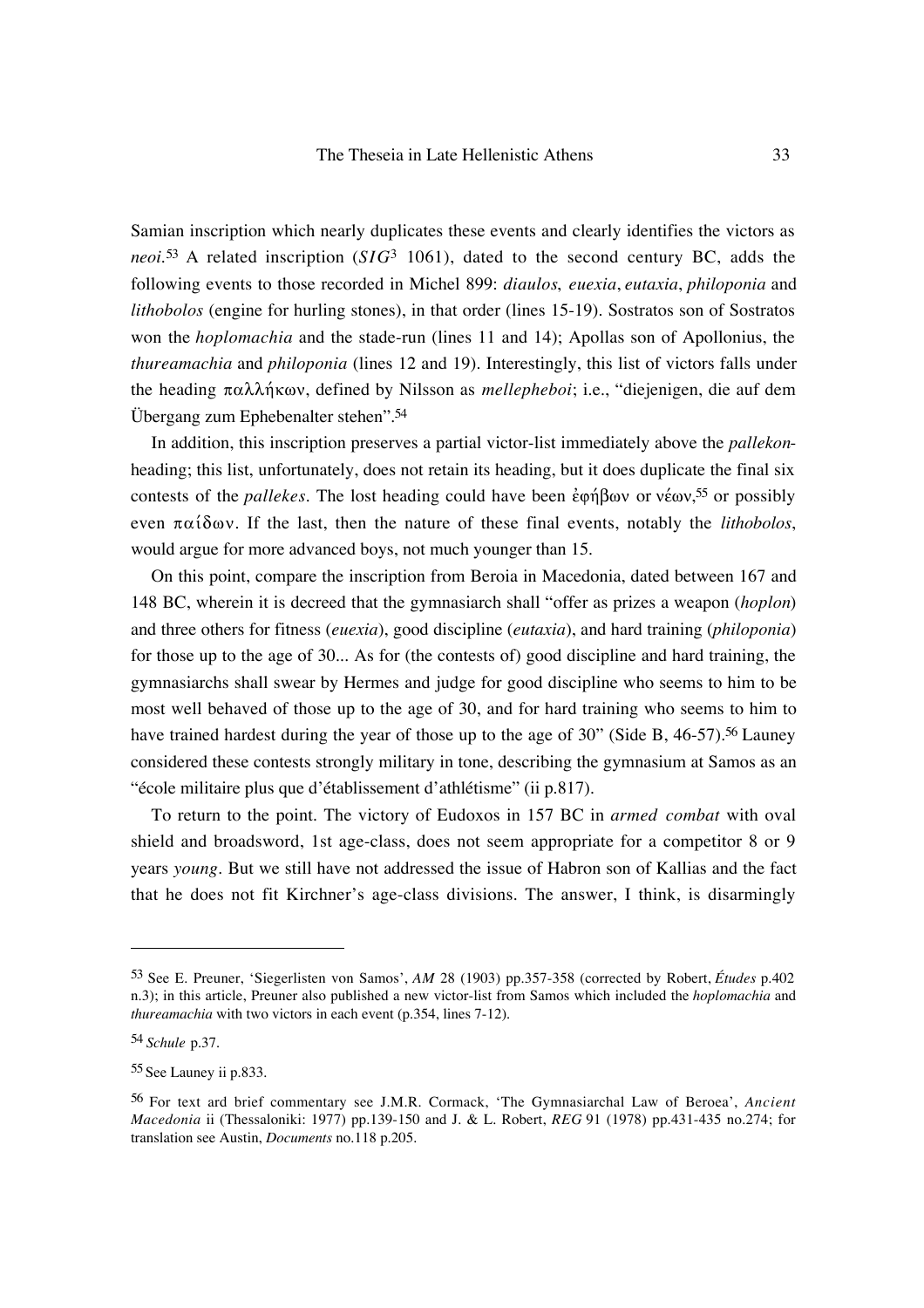simple: Habron was younger than 16 years old, the minimum age for the 2nd age-class, but he competed and won in the 2nd age-class, the *pankration* της δευτέρας ηλικίας (956 II, 71-72). In other words, he "jumped" an age-class. Within the Theseia documents themselves we have two examples of this phenomenon (noted by Pélékidis, *Éphébie* p.233), although they do differ slightly from Habron. First, Demetrios son of Antimenes of the tribe Kekropis won the torch race for ephebes in Theseia of 157 (957 I, 49-50) and also won the men's *diaulos* in that same festival (957 I, 83). Secondly, Theophrastos son of Herakleitos of the tribe Oineis won the spear-throwing event for ephebes in the archonship of Phaidrias (958 II, 77-78) as well as the mens' *diaulos* in the same Theseia (958 I, 93-94).

Outside Athens, we can cite the case of Artemidoros of Tralles who, technically still a boy, won the *pankration* at the Ionian games at Smyrna in the first century AD in all three divisions in a single day, the boys, the *ageneioi* and the men (Paus. 6.14.2-3), and that of Kallistratos of Sikyon who won the boxing competition in the *ageneioi* and men's ageclasses in the same Isthmian games in the third century BC.57 There were no restrictions placed on athletes competing above their age group, only the reverse.<sup>58</sup> This is only fair, as is the case in modern sports. There were safeguards against a young man competing in his own age-class or above, when his physique did not appear adequate; for example, Pherias of Aigina, who was barred by the judges from competing at Olympia in 468 BC in boys' wrestling (Paus. 6.14.1).<sup>59</sup> The judges at Olympia seemed to have concerned themselves as much with physical equity as with ages, if the story Xenophon reports is true: the Spartan king Agesilaos, in love with the son of the Athenian Eualkes, used his influence on the judges to admit the boy to the stade competition, even though he was  $\mu \acute{\epsilon} \gamma \nu \sigma \tau o \varsigma \tau \hat{\omega} \nu$  $\pi\alpha\hat{i}\delta\omega v$  (*Hell.* 4.1.40; cf. Plut. *Ages.* 13).

This finally brings us back to Habron. Problems remain. If he were really say 15, then we would expect to find that he had won not only the 2nd age-class *pankration* in 161 BC, but also logically the 1st age-class *pankration*. But in fact that was won by a Phileas son of

<sup>57</sup> On Artemidoros see Ch. Habicht, *Pausanias' Guide to Ancient Greece* (Berkeley: 1985) pp.82-83; on Kallistratos see L. Moretti, *Iscrizioni agonistiche greche* (Rome: 1953) no.40 pp.103-108.

<sup>58</sup> This prohibition should also apply to ephebes who might have been older than 18 in their ephebic year; e.g., in the case of a father holding back one of his sons in order to have both participating in the *ephebeia* in the same year: see J. von Freeden, 'Πιστοκράτης καὶ 'Απολλόδωρος Σατύρου Αὐρίδαι (*IG* ii<sup>2</sup> 2949)', *ZPE* 61 (1985) pp.215-218. See also S. Dow, 'The Athenian Epheboi; Other Staffs, and the Staff of the Diogeneion', *TAPA* 91 (1960) pp.381-409, especially 391-392. This is not the same situation as with the *neaniskoi*, traditionally a much less precise term than *epheboi*, at least in Athens; see Appendix.

<sup>59</sup> See comments by Klee, op.cit. pp.47-48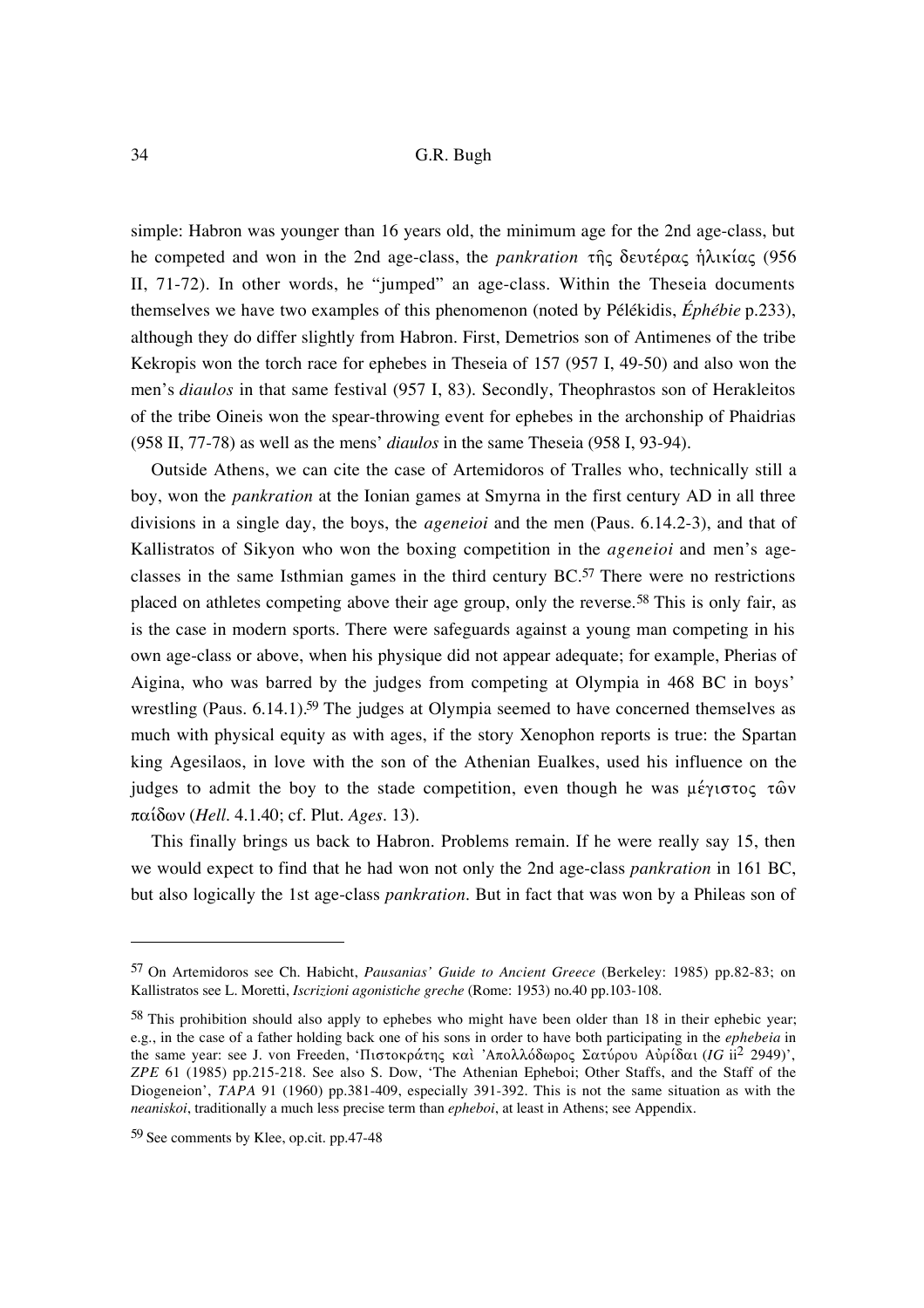Phileas of the tribe Akamantis (956 II, 69-70). Several possible explanations come to mind: certain events took place at the same time<sup>60</sup>, or with respect to the 1st, 2nd and 3rd ageclasses, a competitor could only enter one level, or perhaps the judges decided that Habron was physically too developed to compete fairly in his own age-class and consequently bumped him up. This would have made Habron's victory all the sweeter and have brought special honor to both himself and his family. We note also that Habron's events, the *pankration*, a nasty combination of boxing and wrestling, and its cousin, boxing, in which he defeated all comers in 157 BC, requires significant strength and body mass, physical features easy enough to evaluate. We should not forget that modern boxing and wrestling are divided by weight, not age.

In conclusion, I am persuaded that the archon Phaidrias rightly belongs to 153/2, not 149/8. Put in its simplest terms, Eudoxos is much more of a problem to explain away than Habron. *Hoplomachia* with either *aspis* and *doru* or with *thureos* and *machaira* is not the business of young men under ten years of age, let alone as *victors* at that age, and cannot be dismissed as "mock duels" without any connection to military training. *IG* ii2 956, 957 and 958, uncovered together, represent the three consecutive penteteric Theseia of the years 161, 157 and 153 BC.

### **GLENN RICHARD BUGH**

 $\overline{a}$ 

Virginia Polytechnic Institute and State University/ The Institute for Advanced Study, Princeton

 $60$  An idea suggested by Mommsen, op.cit. p.295, to accommodate the many events, and presumably preliminary bouts, into the single day of 8 Pyanopsion. But it now appears that the athletic program took place several days *before* the eighth: in joining *IG* ii2 1014, Tracy has revealed that the *agonothete* of the Theseia of 109 BC was honored by public decree on 6 Pyanopsion, leading him to suggest that "the elaborate games honoring Theseus, no doubt of several days duration, came during the week before the great sacrifice". We do know that Aristos son of Archiades of Aiantis won both the boys' boxing, 3rd age-class, and the boys' *pankration*, 3rd age-class, in the same Theseia (960 II, 11-12 and 21-22); Kairios son of Telon won the boys' stade-run *ek panton* and the boys' *diaulos ek panton* in 161 BC (956 I, 82-83; II, 48-49); Epikrates son of Arkesas of the tribe Oineis won two "armed combat," events, the *hoplomachia* with shield and spear, 3rd ageclass, and then with *thureos*, 3rd age-class, in the Theseia of 157 BC (957 II, 54-57); Meleton son of Strombylion of the tribe Aigeis won three events in the boys' 2nd age-class, the stade, *diaulos* and wrestling, in 161 BC (956 I, 78-79; II, 44-45 and 53-54); and Xenon son of Iason of the tribe Aigeis or Oineis who won two events in the boys' 1st age-class, the stade and the *diaulos*, in the Theseia of *IG* ii<sup>2</sup> 961 (I, 42-43 and 52-53).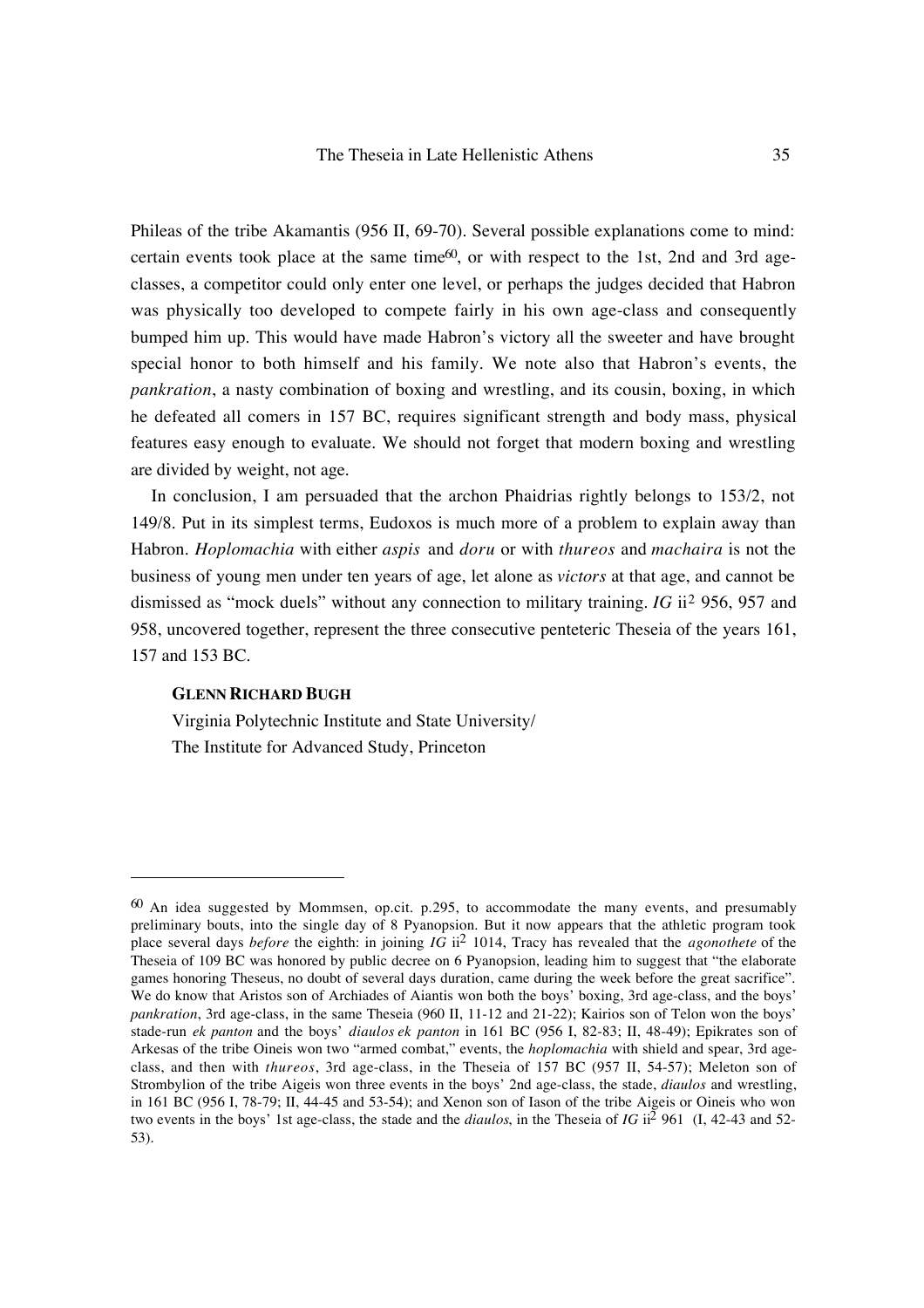#### **APPENDIX**

Another line of argument may be employed to cast doubt on Kirchner's age-class divisions. In the Theseia of 161 BC, Kairios son of Telon was the leader of the *neaniskoi* of the Lyceum who were victorious in the torch race (956 I, 67-69) and he also won two boys' open contests in the same festival, the stade run and the *diaulos* (I, 82-83 and II, 48-49). Similarly, in the Theseia of *IG* ii2 958 Silenos son of Lykos won the boys' *dioulos ek panton*  $(I, 91-93)$ ; he should be the same [Sileno]s<sup>61</sup> son of Lykos of the tribe Hippothontis who won the torch race of the *neaniskoi* of the Lyceum (I, 65-66). This should mean that the *neaniskoi* were younger than 20 for Kairios and Silenos to have competed in the boys' division. Now, if we look at *IG* ii2 960 and 961, dated to the 140s, we find an Aristos son of Archiades of the tribe Aiantis who won the boys' boxing and *pankration*, 3rd age-class, in 960 (II 12 and 21-22) and the torch race of the *neaniskoi* of the Lyceum in 961 (I, 31-33). If 960 and 961 record penteteric Greater Theseia, then Kirchner's age-classes cannot work, assuming the *neaniskoi* are under 20 years of age, because Aristos would have to be no older than 15 in the Theseia of 960 to be under 20 in the Theseia of 961, yet we know that he belonged to the 3rd age-class, that is 18-19, in 960. Obviously something is wrong with one or the other of our assumptions. Also even Meritt's scheme would have to be rejected because his 3rd age-class is limited "16 through 17".

The simplest and most likely explanation, aside from discarding the penteteric idea, is that the term *neaniskoi* is not limited to young men under 20 years of age. There is some agreement that it commonly means youths past ephebic age, but as Forbes has stated "this term is slippery and is hard to define"62 If we examine the Theseia documents, we observe that in 956, 957, 960 and 961 the sequence of participants is (1) *paides*, (2) ephebes and (3)

<sup>61</sup>Restored by Pélékidis, *Éphébie* p.233 n.3.

<sup>62</sup> *Neoi* p.61 (cf. p.2), but I cannot accept his conclusion that the *neaniskoi* of the Lyceum in the Theseia inscriptions were ephebes on the basis of an inscription from the 2nd-3rd centuries AD (*IG* ii<sup>2</sup> 3758). Austin, *Documents* no. l18 p.207, also seems to follow this line when he suggests that the *neaniskoi* referred to in the gymnasiarchy law of Beroia (Side B line 14) are "probably ephebes". But this strikes me as too restrictive – in the preceding passage (lines 10-11) regulations are set forth concerning practice in the javelin and bow for the ephebes *and* "those about the age of 22" (oi ὑπὸ τὰ δύο καὶ ἔικοσιν ἔτη). For what reason should the prohibition against the *neaniskoi* talking or mingling with the *paides* (lines 14-15) not also apply to the second group as well? Cormack, op.cit. p.148, thought that the *neaniskoi* were to be identified with the *neoi* mentioned in lines 80, 88 and 95. In any case, it still remains unclear what exactly "those about the age of 22" meant – Nilsson, *Schule* p.38, conjectures "vielleicht sind die zweiundzwanzig Jahre eine Altersgrenze für die *neoi*, mit denen die Epheben Militärübungen vornahmen".